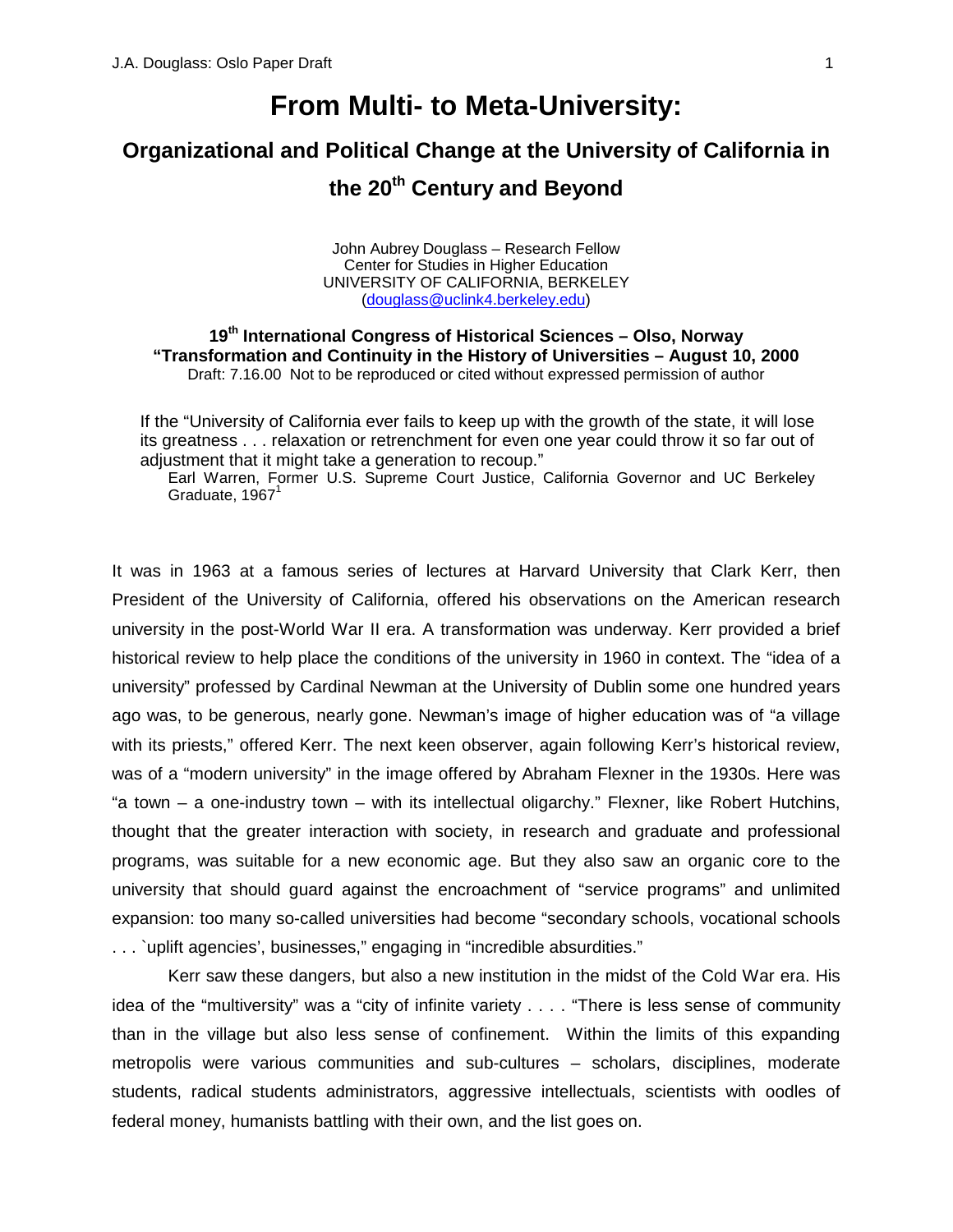Kerr's observation came in the midst of a huge explosion in knowledge, accelerated specialization, and increased attention to the panacea of education as part of an elixir to solve social ills, as a national policy to generate new technologies and brainpower necessary to beat the communists. Contradictory roles for the university was one factor that Kerr easily absorbed in his image of the multiversity.

What will become of the university in the new century? This short essay is an attempt to quickly build on the image offered by Kerr and to offer the unoriginal thought that that the next stage in the university's historical development is even more abstract, more pervasive, and ultimately more influential. This essay then attempts a cursory tour of the future of one major institution, the University of California. How might this case example provide us with a glimpse into the future? For this paper I have offered a quick look at the rapid expansion of the Univesrity of California, general observations on the emergence of management structure, and an assessment of the possible scope of expansion and change in the new century.

#### **From Multi to Meta**

Its seems rather simple to state that universities will progressively develop into more complex organizations. Barring a paradigm shift to a cyber electronic world of higher education training, universities will become more relevant to society – though perhaps changed in their mission, in their educational products and research endeavors. In this world, universities will expand beyond the confines of "the city." Let us add a few additional elements that mark the new age:

• *Technology*. The pervasiveness of technology is one obvious, relatively new and redefining factor. At one level there is the potential of a tremendous impact on curriculum and degree programs. Who will quickly adopt on-line courses? The most rapid use of technology for teaching and degree and credential programs has, thus far in America, come out of the private sector. Instructional technologies have enabled new proprietary ventures to enter the market for higher education. For-profit companies will undoubtedly grow in the midst of a rapidly expanding demand for educational services. But universities, in particular, have huge market advantages that, for good and bad, will result in their expansion beyond the campus and into the homes of eager recipients at perhaps a similar rate of growth. Research universities with known "brand names" have already begun their own start-ups in this relatively new venture. And in many instances, individual campuses have sought collaborations with other "brand name" institutions.

At another level of analysis related to technology is the prospect of a significant impact on the other two major products of universities: research and public service. Technological innovation has changed the nature of research activity, to be sure; it also has aided in the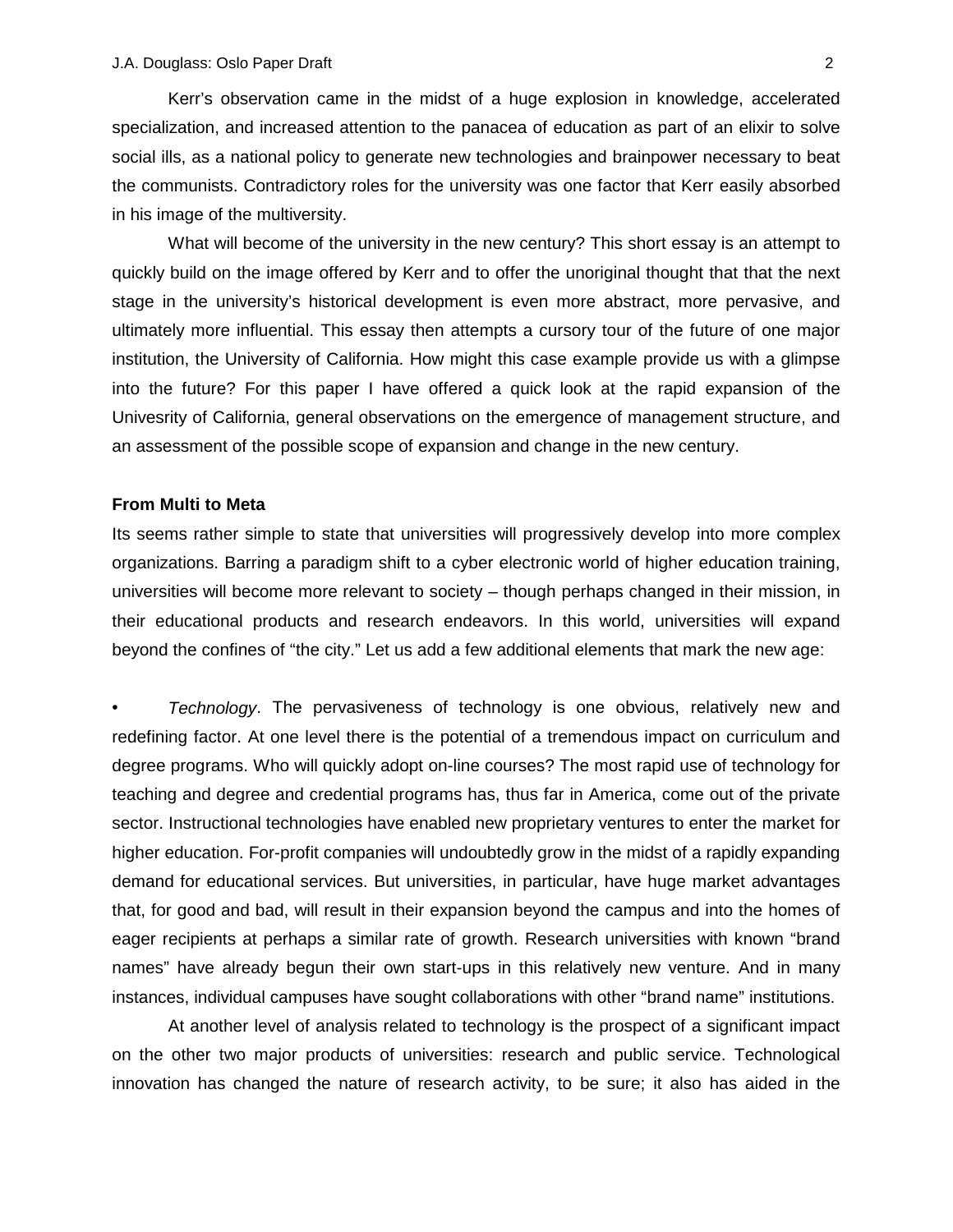development of intellectual and research communities again outside of the confines of the campus.

• *Knowledge Production and Globalization*. The new speed of knowledge development, aided by technology and by the post-Word War II investment in research universities, adds another factor in this expansion from the village to the ubiquitous university. The melding of basic and applied research in fields such as biotechnology, medicine, communications and engineering are the high profile disciplines undergoing rapid change. Less obvious but also ubiquitous are the influences on the World Wide Web and the Internet on social science and humanities fields. The result is not simply that academic fields have new modes of retrieving new information and perspectives. It has also resulted in broader networks of colleagues and, in return, less dependence on the community of scholars found at an individual campus. This process of globalization is having a profound impact on knowledge production. It also has changed, for good and bad, eroded the sense of community that once helped define the academic campus.

• *University-Industry Collaboration*. The growing relevance of university research and the development of new industry-university collaboration provides a reconfiguration of the American Land-Grant ideal. This growing relationship is certainly is not all new. But the surge in this activity, and the entirely new scale of funding and consortiums with multiple private investors – both large and small companies – adds to the complexity of the university. In part, the dramatic success of basic research in creating applied technologies, and essentially the blurring of applied and basic activities, has both pushed and attracted capitalists toward the academy – and vice versa.

• *Elevated Tools of National Economic Development*. Because of the growing relevance of higher education, both real and perceived, there is an entirely new value placed on universities as tools of economic development. The world of the 1960 in the United States when core gave his lecture was conditioned by the Cold War, by the prospect of federal intervention and growing financial dependence. Socio-economic mobility and research as a mechanism for economic development were part of the justification for expanding research universities. The shift has come toward these latter two values, and increasingly toward economic development. This leads to the final two observations.

• *Increased Government Interest and Control*. In the post-World war two period, many leaders of American higher education noted the increased regulation, funding and interest of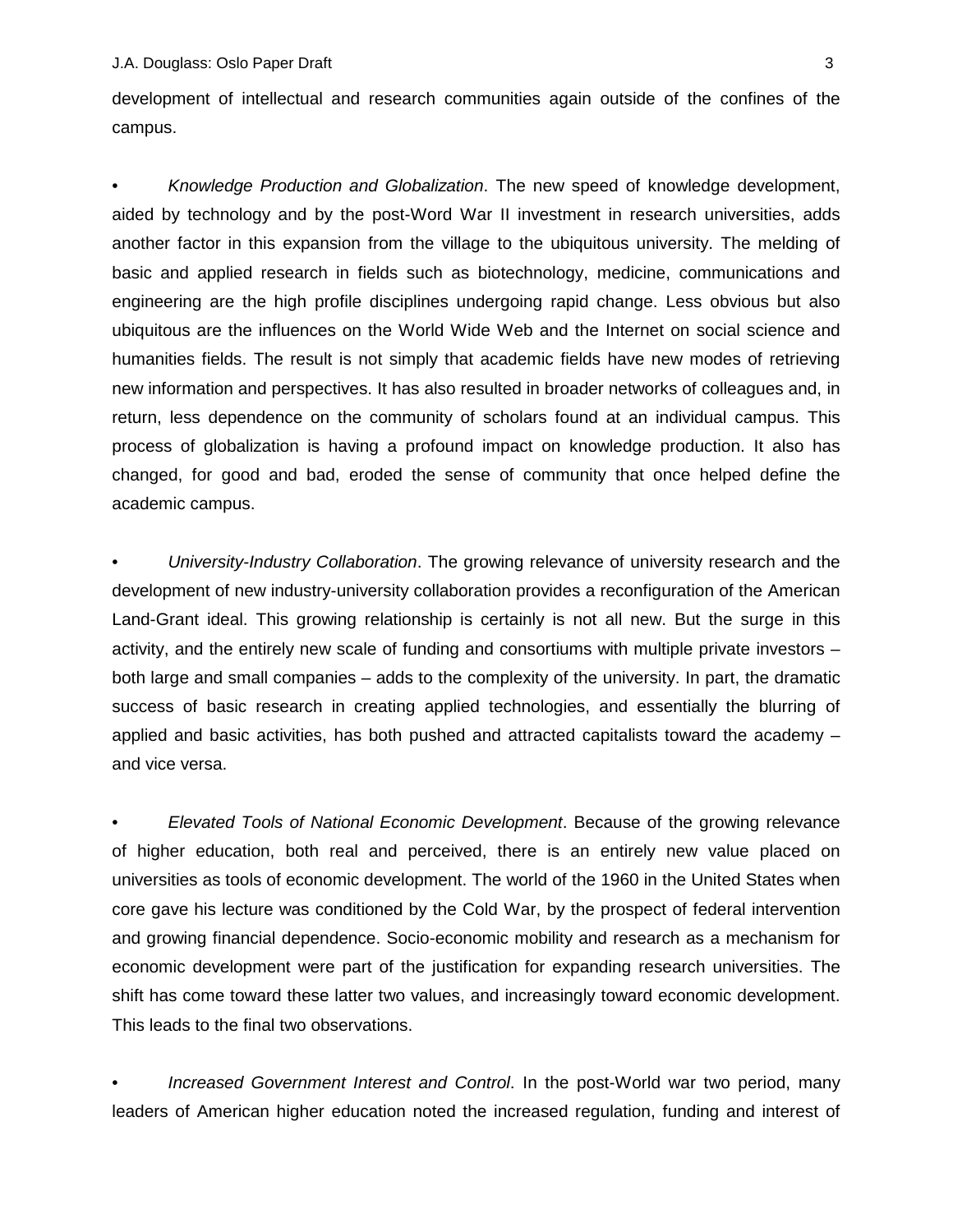government (local, state and federal) in shaping institutional development. Expanding access and gaining greater cost controls compelled state governments, in particular, to seek reorganization of public higher education and regulate and legislate their operation. Federal influence came in the form of increased grant and loan programs for students, but even more importantly in the relatively new largess Washington provided to expand basic and applied research during the Cold War struggle.

The scope of government interest in shaping higher education in the United States, and throughout the world, has expanded considerably. Expanding access, controlling costs (or gaining "efficiencies" to use the lexicon of an earlier era), and promoting technology for the Cold War and now post-Cold War period, have increased in saliency. Higher education's two main products – educated professional labor and research -- have become key components to nation-state efforts at economic development. The brute tool of higher education as a means to economic competitiveness creates a relatively new political context and interest in government to direct higher education, often with little regard for the ideals of an educated citizenry and the concepts of academic freedom. This pattern of government influence, begun in earnest in the immediate post-World War II era, will potentially have dramatic impacts on the new and old higher education institutions.

.• *The Scale of Change*. Last but not least is the sheer scale of our contemporary higher education institutions – public, private and proprietary. Enrollment demand and proactive efforts to increase the role of postsecondary education has resulted in university campuses that include 30 to 50 thousand students. In American universities, a campus might also offer extension courses that enroll another 50 to 100 thousand students. In the 1930's, a campus with more that 30,000 students was thought to be nearly unimaginable. Add to this the growth in auxiliary enterprises, student services, new research units, a huge growth in university medical programs and services, and you have an organizational structure and university community that is much more complicated, costly and diffuse than what existed thirty years ago.

The maturation of public universities into multi-campus systems, often with institutions with different missions and degree programs, often with multiple off-campus centers, also provides a contrast to the notion of the single campus conducting its business and reaching out on its own to a known constituency. The prospect of significant changes offered by instructional technologies provides the sense that the greatest period of change in how the business of higher education is conducted – for good and bad -- may just be around the corner. It also provides and indicator of how the scale of higher education in, say 2025, may make our present operations seems relatively small and quaint.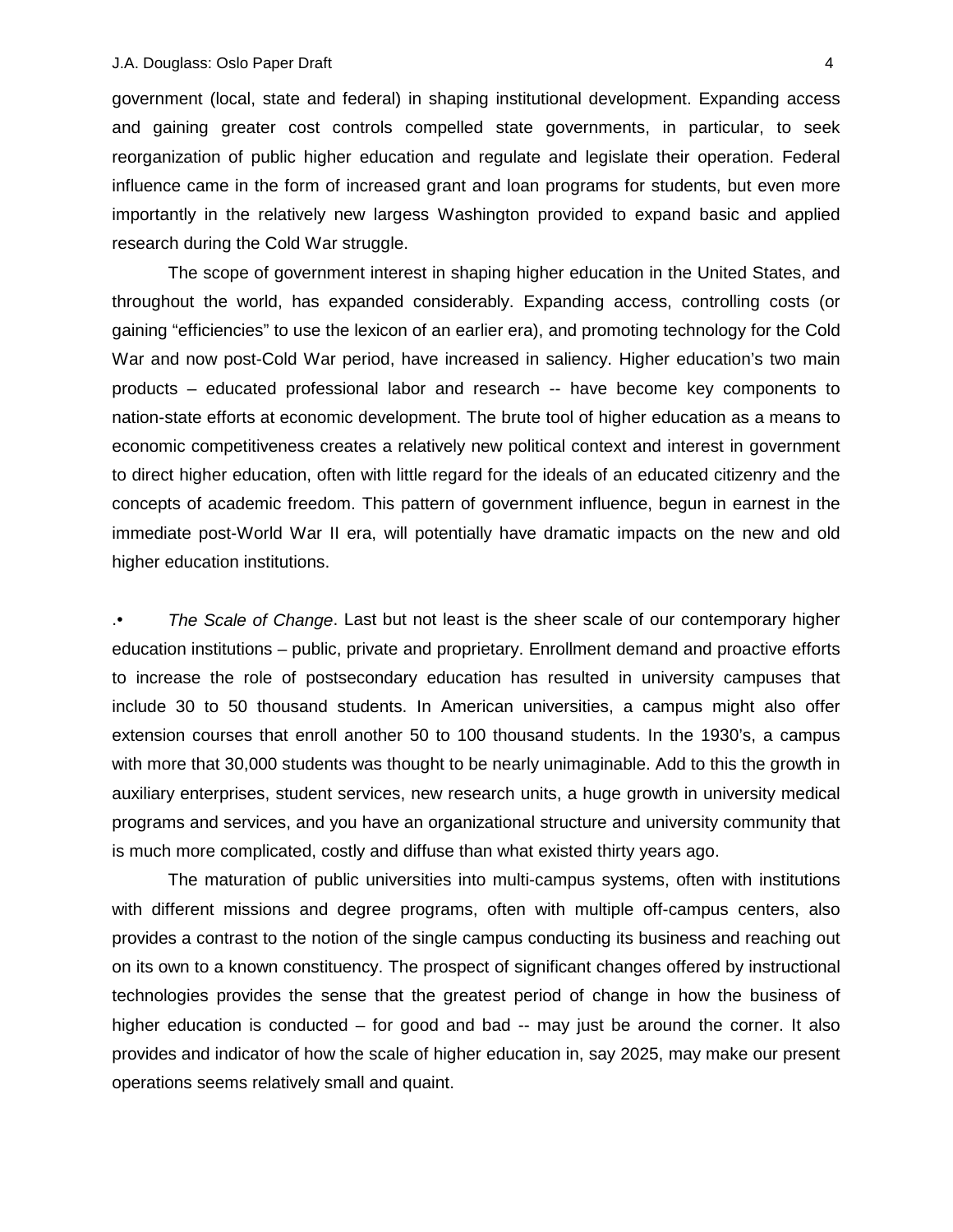This remaining sections of this short essay attempt to briefly look at this last factor in this incomplete list of new-age influences: the impact and nature of institutional growth on the Univesrity of California -- past, present and including a risky look at a possible future.

# A Quick Tour of UC in the 20<sup>th</sup> Century

Four major features in the historical development of the University of California distinguish it from other major public research universities in the United States. The first is the University's unusual status as a constitutionally designated public trust -- a designation shared by only five other major public universities in the United States. The second is the University of California's tradition of shared-governance: the concept that faculty should share in the responsibility for guiding the operation and management of the University, while preserving the authority of the University's governing board, the Regents, to ultimately set policy. The third is the institution's development as a research university within a pioneering tripartite system of higher education – a system that provides broad access and that has allowed the state's land-grant university to focus on a distinct mission of teaching, research and public service. And the fourth is the transformation of UC into one of the nation's first multi-campus higher education institutions. This last distinction came as a direct result of increasing enrollment demand.

These organizational features, combined with a significant investment by taxpayers to expand enrollment and academic programs, have helped to create a university enterprise of international distinction and vital service to the people of California, and to the world.

The scale of institutional growth is perhaps best presented by simply providing a picture of the world one hundred years ago. Benjamin Ide Wheeler became the new president of the University of California in 1899, traveling from New York to the Berkeley hills, fresh from the heights of a prosperous Cornell University. Wheeler had deftly acquired substantial new powers from the University of California board of regents before accepting the presidency. Since the University's chartering in 1868, the regents had enjoyed micro-managing the affairs of what was an under-funded and struggling institution. As part of the terms of his accepting the presidency, Wheeler gained greater authority to manage, reorganize, and build the institution – with the cooperation of faculty who, as he noted, "perform services in the regulation of internal details which in many institutions fall to the official mechanism."<sup>[2](#page-23-0)</sup> But upon Wheeler's arrival in Berkeley, he surveyed a difficult situation.

There were advantages. In his first report to Governor Henry T. Gage, Wheeler cited a few of them. The Berkeley campus was "a sound, sturdy, dignified institution, strongly entrenched in the love of its alumni and in the pride of the State." A respectful beginning, to be sure. The campus also had the proximity of "a great city of world importance." But beyond this, the new president was less sanguine. Rapid enrollment increases and a failure by California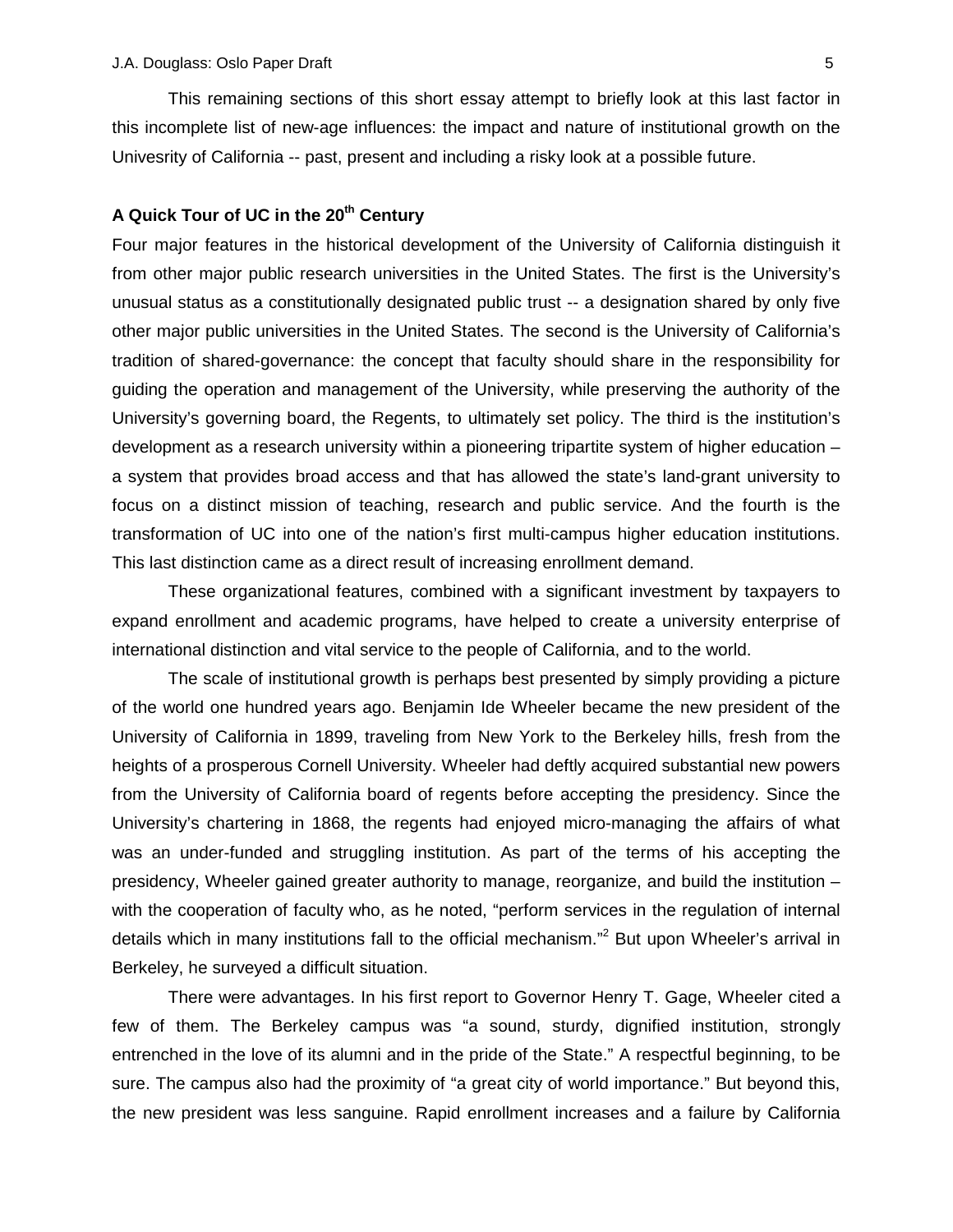lawmakers to make significant increases in funding (then largely based on a minor provision in the tax code based on property taxes) created a bad brew. There was the prospect of a flood of students without any strategic method or financial ability to accommodate their numbers – *déjà vu* for contemporary policymakers.

In many other states at the turn of the century, a similar mixture was simply overwhelming public universities, leading to academic programs of distinctly undistinguished character. Student attrition was rampant. Still, Wheeler thought Berkeley's problems acute: "Its equipment and income have been steadily outgrown in its rapid development; its buildings are entirely unworthy of its standing and its work."<sup>[3](#page-23-0)</sup> Only three other states exceeded California in the number of high school graduates who went on to college, noted Wheeler: Massachusetts, Connecticut, and Maryland. No institution, argued Wheeler in 1900, was forced to educate so many students with so few resources: "the estimated income for the present year provides for the 2,300 students entrusted to our care an average of \$134 per student . . . the cheapest education *per capita* attempted by any university in the country of like, or approximately like, standing."<sup>[4](#page-23-0)</sup> He was appalled at the large classes and the heavy workload faced by faculty. "The situation here at present is, I sometimes think, pathetic, and sometimes ludicrous," Wheeler wrote to the governor in another communiqué. "The students have come down like an avalanche. We have no elasticity in our budget by which to provide for them. We are doing our best, but it is only by a miracle that the multitude can be fed with the seven loaves."<sup>5</sup>

From these beginnings, the University grew and prospered, perhaps unmatched by any other single institution of higher learning in its influence on society and its contribution to economic growth. A comparison of the size and scope of the University of California a hundred years ago with today offers a dramatic picture of change. The year after Wheeler came to California, the University had one general campus in Berkeley; the affiliated schools of medicine, dentistry, and pharmacy, along with Hastings College of Law and the Mark Hopkins Institute of Art, all in San Francisco; and the Lick Observatory at Mount Hamilton. Total enrollment stood at 2,906 students (353 more than when Wheeler arrived), with a mere 183 enrolled in graduate programs (a paltry 6 percent of the student body). Forty-two percent of all the students were women – this at a time in which many higher education institutions in the United States excluded women or had quotas to keep the number of women to a small fraction of the student population.

# **Table I. A UC Profile At Century's Beginning and End: 1900 and 2000\***

|                         | 1900-01 | 2000-01 |
|-------------------------|---------|---------|
| Enrollment (headcount)  |         |         |
| Undergraduates          | 2.058   | 140.500 |
| Graduate Students       | 183     | 41.700  |
| <b>Total Enrollment</b> | 2.241   | 182.000 |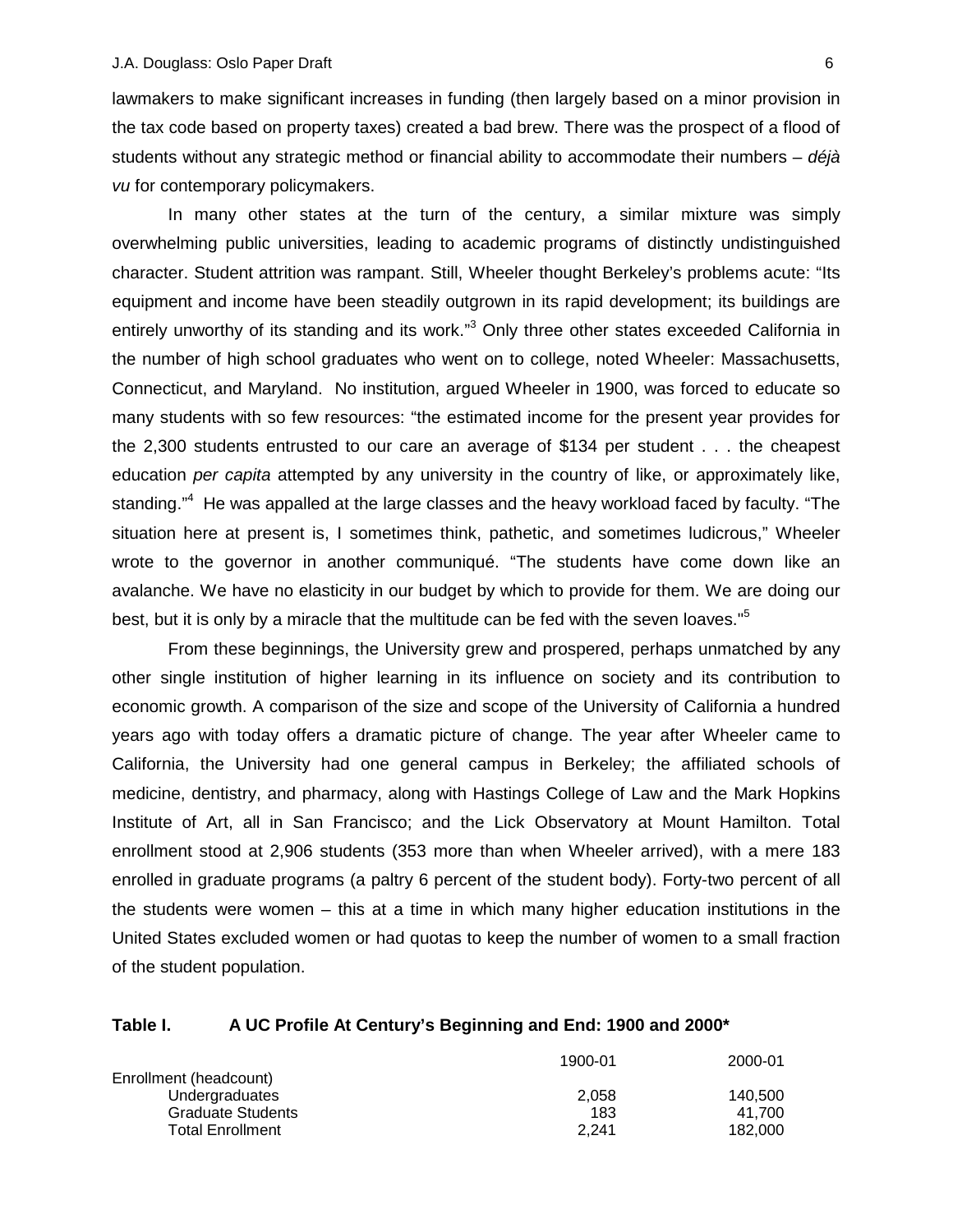| % of Women                                    | 42%         | 51%            |
|-----------------------------------------------|-------------|----------------|
| % of Graduate Students                        | 6%          | 23%            |
| B.S. Degrees Conferred as % of all UG Degrees | 40%**       | 33%            |
| Professional as % of all Degrees Conferred    | 36%**       | 4%             |
| <b>Summer School Enrollment</b>               | 433         | 42,000         |
| University Extension Enrollment               |             | 435,000        |
| Faculty/Staff (headcount)                     |             |                |
| Ladder Ranked (tenure & tenure tracked)       | 152         | 8,830          |
| Lecturers/Other                               | 55          | 3,480          |
| <b>Faculty Sub-Totals</b>                     | 207         | 12,310         |
| Student/Ladder Ranked Faculty Ratio           | 10.8        | 20.8           |
| Staff/Management (est. for 1900)              | 152**       | 99,040         |
| <b>Staff /Faculty Ratio</b>                   | $0.7**$     | 8.0            |
| Budget                                        |             |                |
| <b>Total UC Budget</b>                        | \$422,000   | \$9.6 Billion  |
| % State of California                         | 43%         | 26%            |
| % Student Fees/Tuition                        | 4%          | 11%            |
| % Gifts, Grants and Contracts                 | 13%         | 23%            |
| <b>Total Value of Endowments</b>              | \$3,785,000 | \$6.3 Billion  |
| <b>UC Budget/Endowment Ratio</b>              | 0.11        | 1.52           |
| Assessed Value of Land/Buildings              | \$3,767,000 | \$15.2 Billion |
| <b>UC Retirement Fund</b>                     | 0           | \$44.2 Billion |

! Sources include President's Biennial Report 1900 (UC Office of the President); William Carey Jones, *Illustrated History of the University of* California (San Francisco: Dukesmith, 1895); The *Centennial Record of the University of California,* 1968; *A Century of Discovery: University of California* (UC Office of the President, 2000); "Profile of the University of California" (UC Office of the President, 2000).

Notes: Most professional degrees were at the undergraduate level in 1900; staffing estimate projected by using 1895 data.

Today, the University includes a nine campus system (and soon ten, with a new campus planned in Merced), research stations throughout California and in many foreign nations. And since World War II it has had managerial responsibility for three national laboratories. In total, the University now enrolls nearly 184,000 students (approximately 51 percent of whom are women), with a graduate student population of 42,000 (or 23 percent of the total enrollment). Other spectacular increases can be cited: from 207 faculty in 1900 to 42,800 today; from a state budget of \$183,000 in 1900 representing 44 percent of the University's operating expenditures to nearly \$2 billion from state coffers and equating to approximately 26 percent of its budget (excluding the three national laboratories managed by the University, Los Alamos, Lawrence-Livermore, and Lawrence-Berkeley).

The contrast between the total operating budgets (not accounting for inflation and gain excluding the national laboratories) offers a staggering picture: \$422,000 a hundred years ago compared to over \$9.[6](#page-23-0) billion today. $^6$  Table 1 provides a glimpse into the magnitude of change undergone by the University of California.

# **A Brief Look at Management Changes at UC: 1900-2000**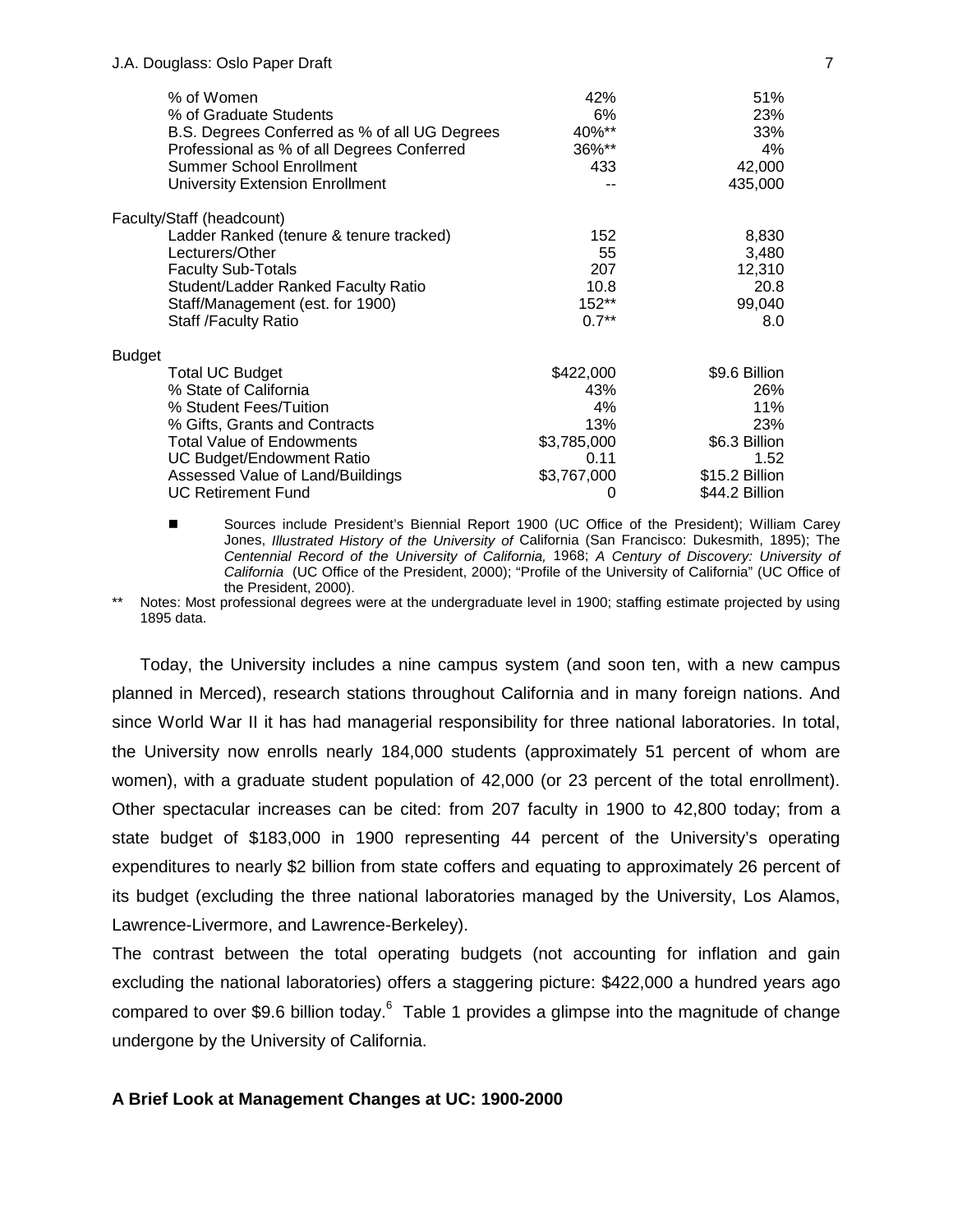What facilitated this growth in enrollment and programs and, at the same time, maintained and even increased the overall quality and international reputation of the University of California? Fundamental to seeking an answer for this question is an understanding of California's successive waves of population growth and the emergence of a political culture that valued higher education.

In 1847, California had a population of merely 15,000. The Gold Rush brought a dramatic surge of inmigration. California suddenly had over 100,000 people, many toiling in the foothills of the Sierras in their search for immediate wealth. Other economic and population booms would follow. By the turn-of-the-century, California had 1.5 million people making it the 15th largest state in the country. In the post-World War II era, California's robust economy and plentiful land brought a surge of immigration that combined with a high birth rate made it the fastest growing state in the Union. By 1964, California celebrated its new status as the largest state when it surpassed New York. Today, California has over 31 million people with an economy that, if it were a country, would rank among the top seven in the world. Thus far, every generation has seen the population of the state double.

Over time, California government has sought to both nurture and anticipate such growth, making large public investments in the state's infrastructure and public institutions, including higher education. This sense of optimism and the general support of an activist government in key periods of California's history created a "politics of growth."

Higher education became an important political concern by 1900. Expanding access and creating new types of postsecondary institutions, beyond the University of California, become a goal of a major reform movement in the first two-decades of the  $20<sup>th</sup>$  century – the Progressive Era. University officials such as Benjamin Ide Wheeler, articulated the vision of a set of three public higher education segments to both encourage Californians to enroll in higher education, and to push rapidly expanding enrollment demand to other public institutions. Wheeler and the faculty at the University wished to pursue the ideal of the relatively new model of the American research university that should be selective in admissions, and focused on advanced education, professional degrees, research and public service. In large part based on the University's influence and centrality to California Progressives, California established the first network of public junior colleges (what are today the California Community Colleges with 106 campuses), and set the course for the development of a regional college system (what is today the 24 campus California State University system).<sup>[7](#page-23-0)</sup>

As noted, the University of California's unusual status as a public trust in the state constitution adds one more important contextual note. This status, acquired in a larger state constitutional revision in 1879, gave substantial management authority to the University's governing body, the board of regents. While tied to the state of California for funding the core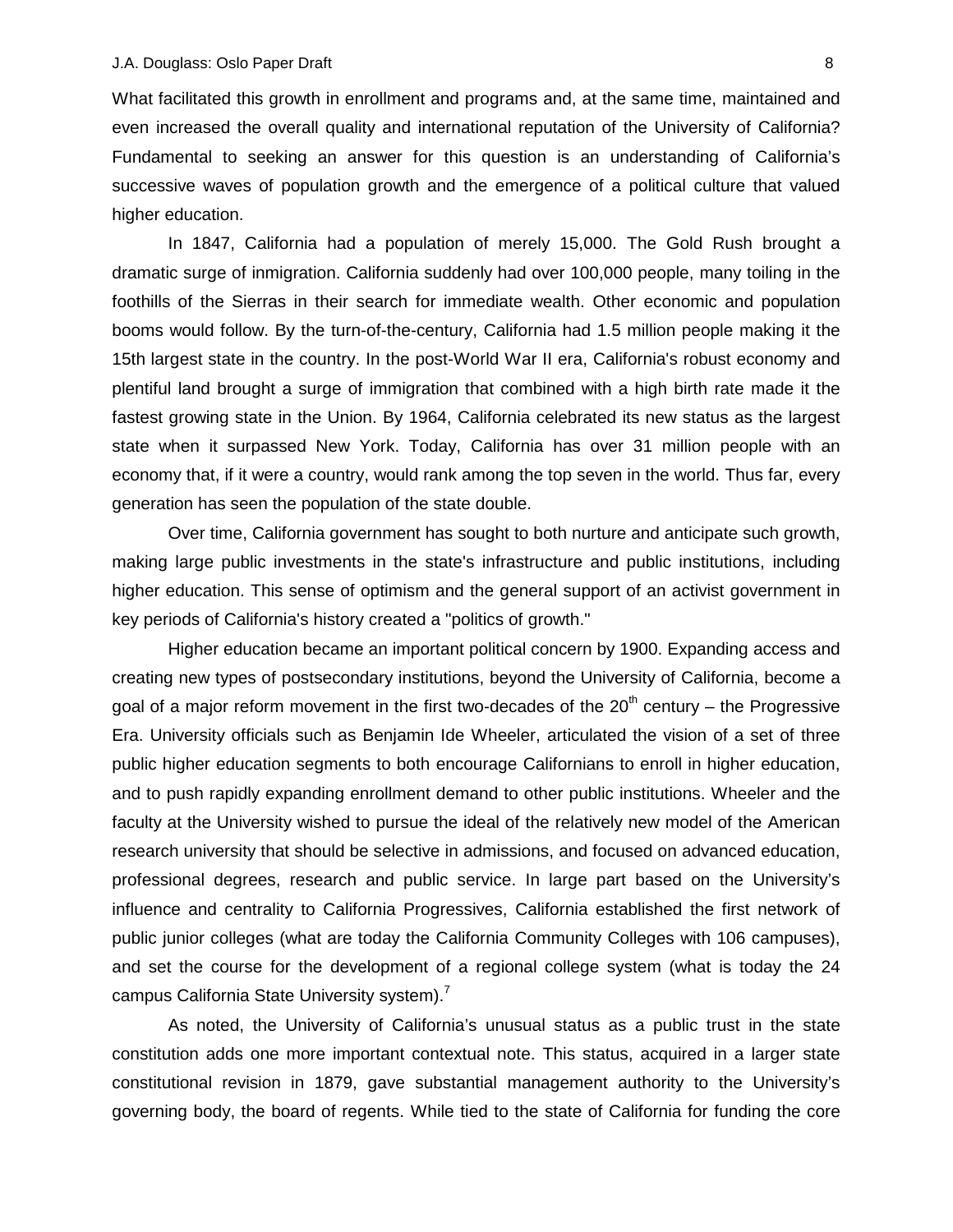operating expenses of the University, the board has enjoyed a level of autonomy in internal management decisions that stands in sharp contrast the rest of America's public colleges and universities. Normally, statutory provisions passed by state legislatures – who, under the federal constitution have authority over all education in their respective borders – have had direct influence in areas such as establishing new campuses, admissions, faculty salaries, and a great variety of fiscal and personnel matters. While not completely autonomous from lawmakers, the University has had the rare opportunity to shape its management structure and ultimately its future. $8$ 

With these factors briefly noted, one can point to two major managerial decisions that help illuminate the spectacular expansion of the University of California and its general quality. The first is the development of two general spheres of policy making in the University of California that are relatively unique in American higher education: a) the academic senate with its delegated responsibility for issues related to educational policy; and b) an administrative structure that has developed largely in the post-World War II era, and has focused on the operational and financial aspects of the University.<sup>[9](#page-23-0)</sup>

The second is the forging of one of the nation's first multi-campus research university systems, which has had crucial implications for the University's internal organization. Responding to rapid growth enrollment, many states simply established new colleges and university campuses, often with their own governing boards. Though the decision came reluctantly on the part of the University of California's board and under extreme political pressure, in 1919 the University absorbed the Los Angeles State Normal School as a "southern campus." The result was not only the geographic expansion of the University's liberal arts and professional programs, but also the beginning of an often bitter debate over the appropriate organizational structure of the institution. As with the model of the public land-grant university found in Wisconsin and Michigan, the University of California had satellite operations in various parts of the state. Research stations and agricultural extension programs existed in numerous locations, notably Davis, Riverside, San Diego, and the Lick Observatory on Mount Hamilton, as well as professional schools, including the medical center and the California School of Fine Arts in San Francisco. These facilities and programs were viewed as an extension of the Berkeley campus.

The establishment of the southern branch campus, however, changed the dynamics of the University's internal organization. The faculty, students, alumni and the regents had, in fact, been opposed to creating a new campus of the University in Los Angeles lest it draw attention and funds from Berkeley. But the threat of the southland's civic boosters, including lawmakers, to establish a new, independent state university caused Berkeley officials to rationalize a major new experiment in American higher education. At first, the southern branch was to have a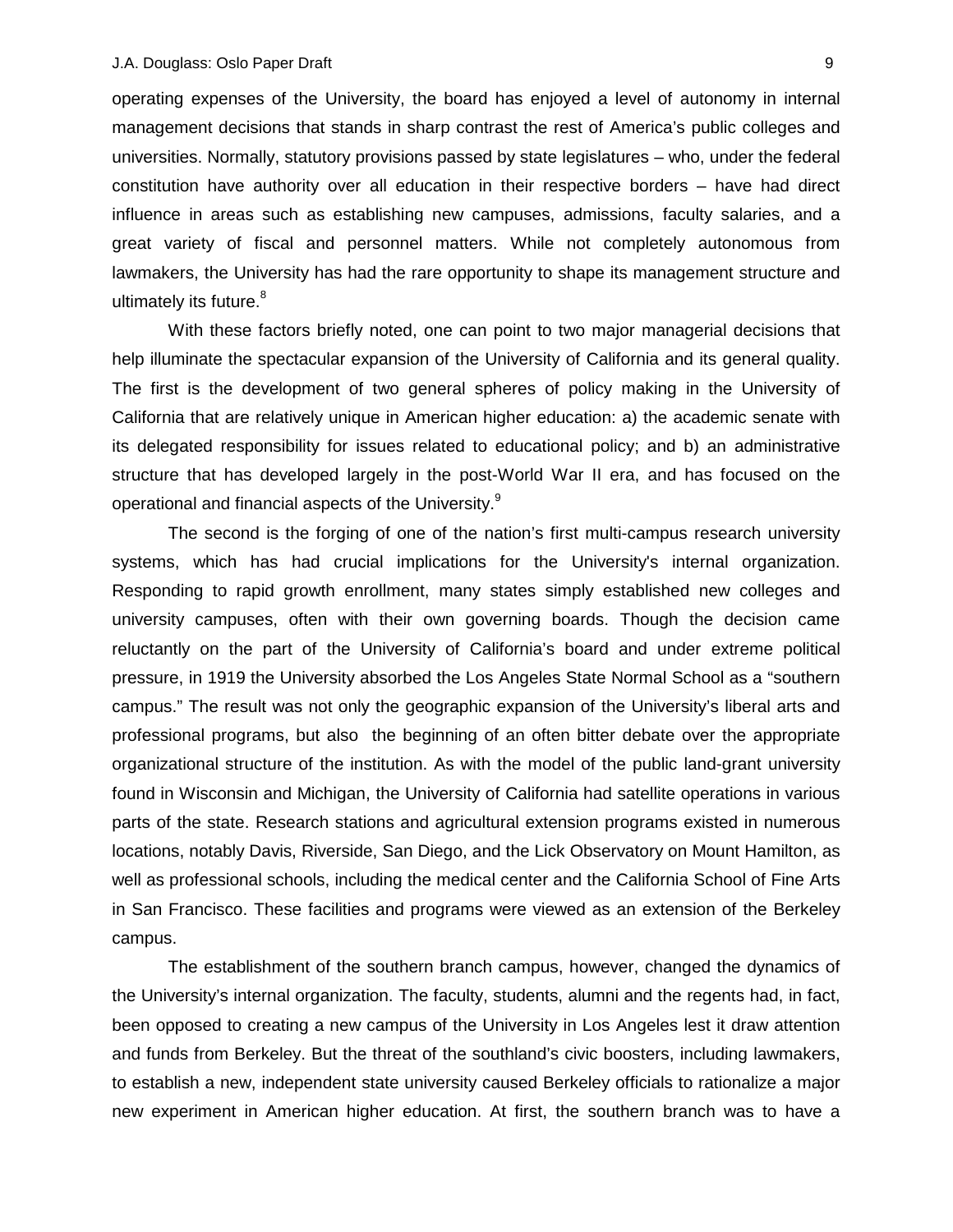status similar to the various research stations, with no significant internal administrative structure, and subject to the rules and regulations set by the Berkeley faculty and the University President some 500 miles away. The Los Angeles campus, much like that of UC Santa Barbara some thirty-five years later, was seen by many in the University community as an unwelcome addition that would need to be carefully regulated.

Fulfilling the need for greater higher educational opportunities among a burgeoning metropolitan population, and supported by a corresponding expansion of Los Angeles' political power, the southern branch was soon arguing for equal status with the Berkeley campus. The same tension and sense of rivalry that helped to create the Los Angeles campus now became a major concern in the internal management of the University. A slow process began in which the campus would increase its autonomy from Berkeley, but within the framework articulated by University president Robert Gordon Sproul (1930-1958) of "one-university": a university system, the first of its kind, governed by the Regents, centrally administered by the president, with shared processes in areas such as admissions and academic personnel, and with shared values including a commitment to serve the evolving research and public service needs of an expansive state. On the basis of Sproul's recommendation, in February, 1937 the Regents formally approved the "one university" model.

While there was little discussion at that time of the University expanding beyond its two campuses, the net result was a policy framework that provided a mechanism for the University to grow and keep pace with California's burgeoning population and economy. In 1944, another state teacher's college was absorbed into the University system, Santa Barbara; in the 1950s new campuses were established at the University's research stations at Davis and Riverside; in the 1960s, new campuses arose in San Diego, Irvine and Santa Cruz. And now a new campus is being planned in California's Central Valley.

Between 1958 and 1963, when Clark Kerr was president of the University of California, both the administrative structure and the organization of the academic senate were altered to give greater coherence to the University's multi-campus system. The goal was provide greater local authority, and to provide general equity in the distribution of state funds to the campuses. Included were three general reforms:

# • *Budget Equity*

Because of the University's unusual status as a public trust, California state government has provided funding for I&R costs in a lump sum payment each year. In other states, legislators have more direct authority over how those monies are distributed and spent. The University of California, and specifically the Board of Regents and the President, have had the autonomy to distribute these monies as they see fit and with relatively few restrictions. Before the early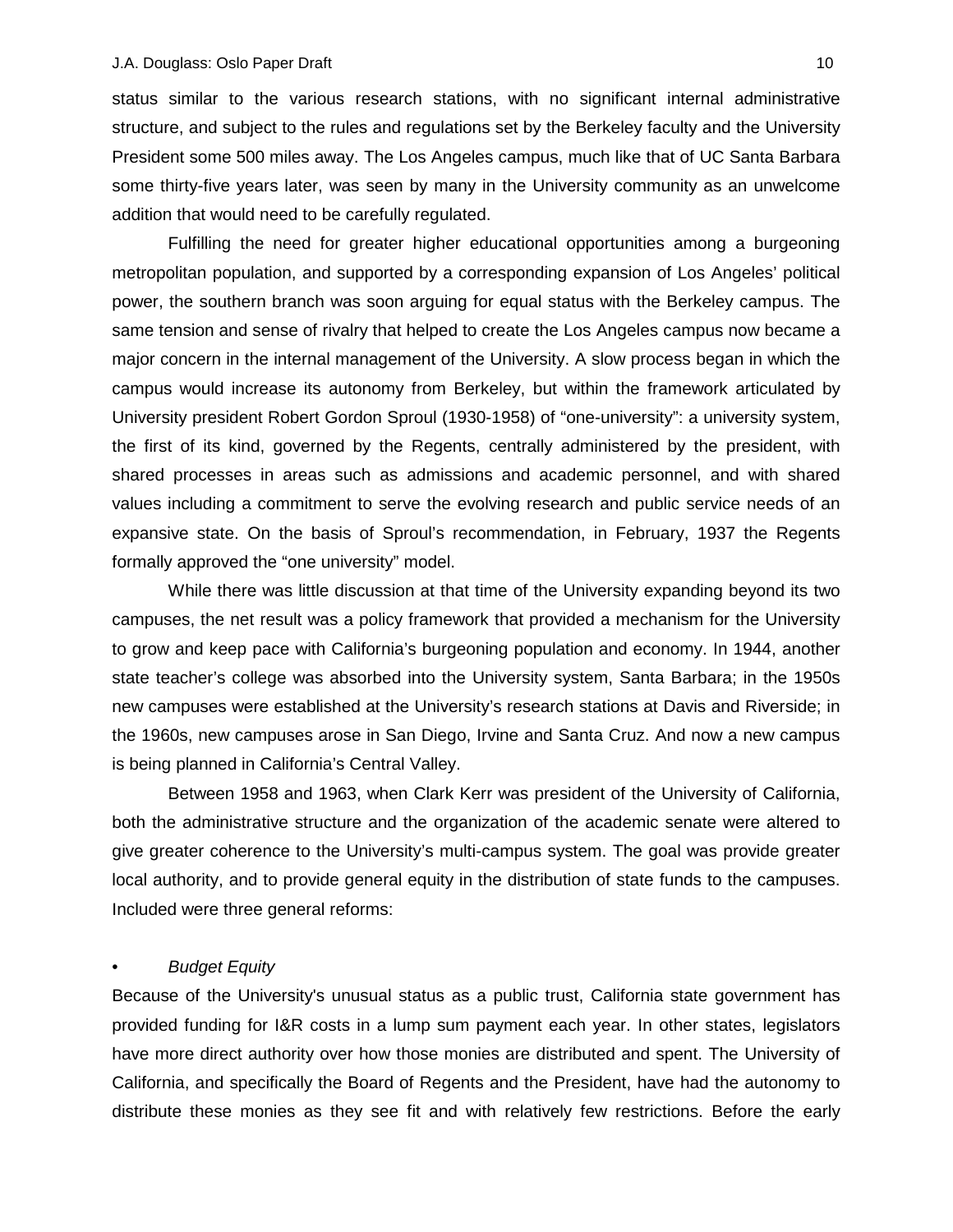1960s, the central office of the multi-campus University system, the Office of the President, then distributed these funds on a year to year basis. While there was a relation to student enrollment at individual campuses, both Berkeley and UCLA tended to garner the vast majority of funds.

The development of new campuses required a systematic approach to the distribution of state funds. Kerr and the Regents agreed to a formula that would provide a steady flow of funds to new campuses, while also protecting the two major and established campuses, Berkeley and UCLA. The distribution of state funds generated by enrollment would be according to the level of instruction. Lower division instruction would generate the smallest amount of state funding; allocations were then higher for upper division instruction, and higher yet again for master's students. The highest allocation was for doctoral students. The rationale was that costs increased according to the type of instruction. Graduate training was not only the costliest in terms of the amount of time faculty needed to devote to teaching and mentoring students, but also because it related to the research activity of the University. Core funding support for research was thus directly tied to the instruction mission of the University.

Conceptually, this model provided a level playing field for all campuses of the University of California -- although there were a number of caveats created to provide for special needs of campuses. While the enrollment surge at new campuses helped subsidize the graduate and research programs at Berkeley and UCLA, each campus, because of their already high percentage of enrollment at the graduate level, had the potential to gain similar funding support. This model provided an incentive for the new campuses to develop graduate programs, and to mature into strong research universities.

#### • *Universitywide and Campus Administration*

Kerr and the Regents agreed to give more direct authority to the individual campuses - including Berkeley, Los Angeles, San Francisco, and general campuses at Santa Barbara, Davis, Riverside, San Diego, and eventually the new campuses planned in Santa Cruz and Irvine. This included the transfer of responsibility and staff to the campuses in areas vital to their day-to-day operation. The staff in the Office of the President was reduced by 26% in less than a two-year period by the establishment of chancellorships at the other campuses of the University other than Berkeley and UCLA. Beginning in 1952, the position of chancellor was created at Berkeley and UCLA, reporting to the University president and the regents, and acting as the main administrator for each campus. Now each of the new campuses gained a chancellor with the same and new powers over administrative affairs.

Campus business officers, as well as the deans, now reported to the chancellor with access to budgetary information previously controlled by the president and Sproul's long-time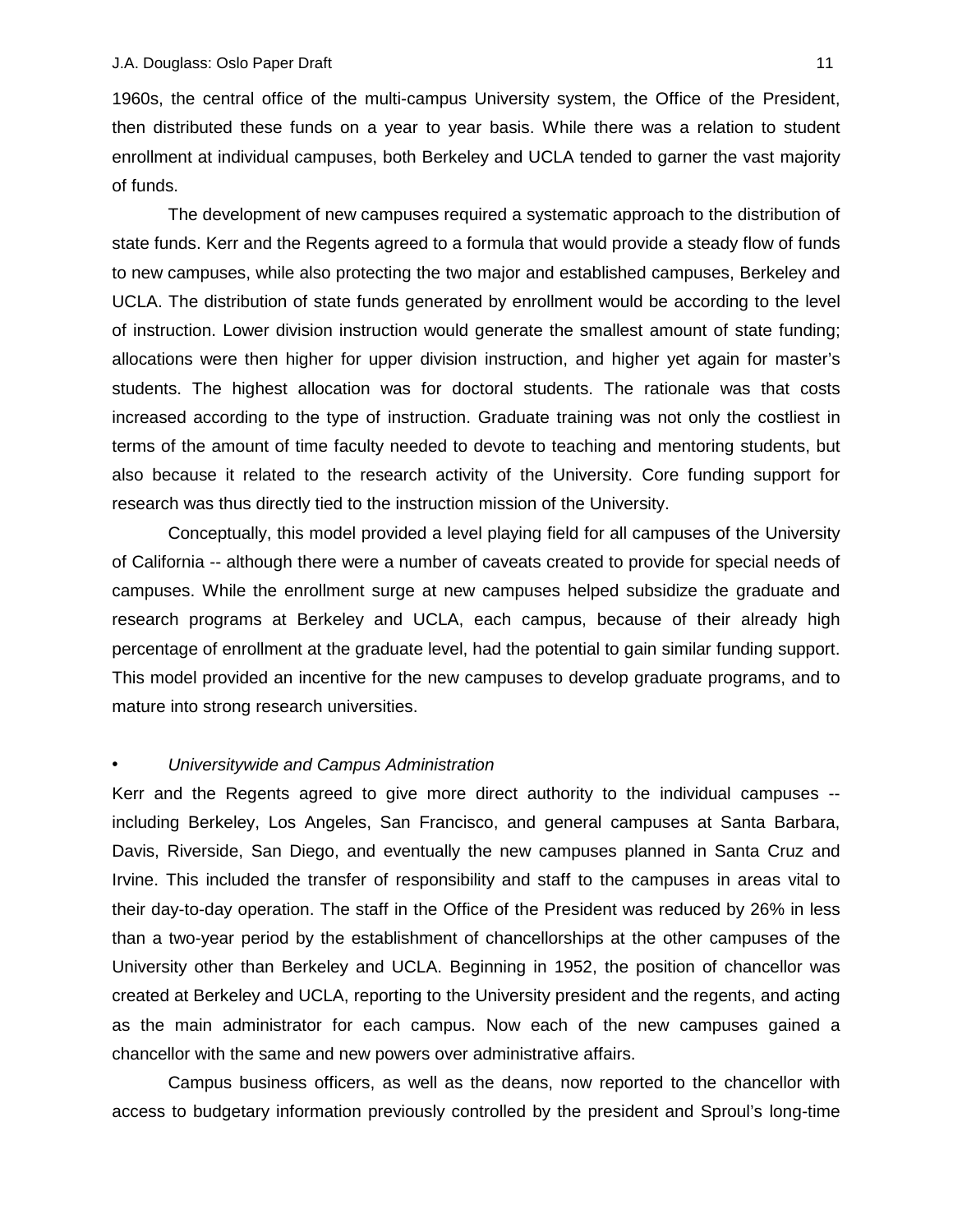associate and Vice-President for Budget, Jim Corley. Chancellors, for example, could now approve research grants, contracts, and the transfer of funds. Campuses also gained control over graduate education, replacing the administrative structure of northern and southern deans reporting directly to the University President, and reflecting the structure of the Academic Senate established in the 1930s.

These organizational changes gave the presidency a greater ability to focus on major issues confronting the University, while also providing new mechanisms for developing collaborative working relationship with the campus administrators. Kerr filled the position of Vice President - Academic Affairs, vacant since 1948, to help expand the consultative process with both the campus administrations and the academic senate -- what would be an essential component for guiding the subsequent and massive expansion in enrollment and academic programs. Between 1960 and 1975, it was projected that the University would grow from 49,000 students to over 130,000. Kerr also established a council of chancellors to meet regularly with the President, both to garner input and to coordinate activities, and urged the reorganization of the academic senate.

#### • *A Divisional Model for the Academic Senate*

Kerr helped to initiate major changes in the senate's organization to assist in policy development and to reflect the shift of greater authority to the campuses. The northern and southern sectional division of the senate proved cumbersome as the University grew in size, and it also accentuated rivalries, not only between Berkeley and what was now called UCLA, but also between the hegemony of these two campuses and the emerging campuses in each section. Meetings were held either at Berkeley or UCLA, and membership on Universitywide and sectional committees was apportioned by the number of faculty. Faculty at the new campuses, for example Santa Barbara, were not even regarded as full-members of the academic senate, and hence could not participate in Senate committees such as BOARS, until 1955.

Further, while Universitywide committees existed to formulate Universitywide policies and positions, including an "academic council" established in 1950 to iron out differences, the northern and southern sections would at times become embroiled in major disagreements. The precursor to today's Academic Council was, as observed in a 1953 study on "Faculty Self-Government and Administrative Organization," the "capstone of the state-wide committee system," charged with arbitrating such disagreements, among other things.<sup>10</sup> But the process of reaching consensus was often overly lengthy, delaying important decisions.

In 1964, the Northern and Southern Sections were disbanded, and divisions were created for each campus with their own network of committees. Reflecting the historical role of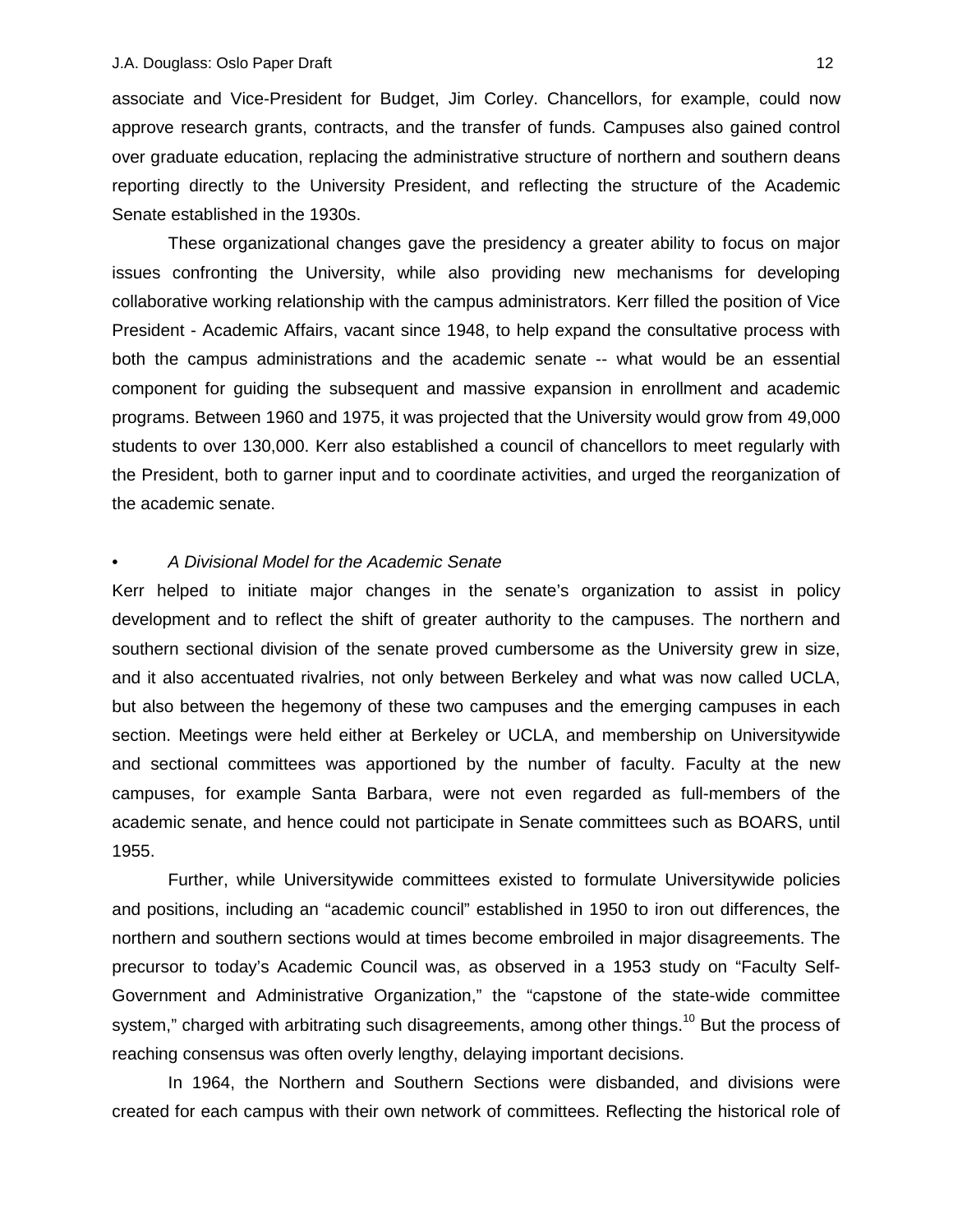the President as the head of the Academic Senate (essentially, a faculty member who is also an administrator), Sproul had chaired all meetings of the Northern and Southern section. The new divisional model provided for a chair for each campus chosen from the faculty, and clear autonomy from both the Universitywide and campus administration. "The presidency of the Senate," remarked Russell H. Fitzgibbon in his 1968 study of the Senate, "hence became more honorific than operative."<sup>11</sup> In addition, a new Universitywide Academic Assembly was established with proportional representation from each of the campus divisions, with the authority to pass changes in the Bylaws and Regulations of the Senate, and resolutions and memorials to the President.

In a 1961 discussion at the All-University Faculty Conference regarding these proposed changes, the fear of anarchy was seen as the major problem confronting the University of California as the campuses grew in size and autonomy. Perhaps to a greater extent than the President or the Regents, it was argued, the Universitywide Senate was to be the "means of preserving a common policy and uniform standards for the University."<sup>[12](#page-23-0)</sup>

### **Contemplating the Past and Projecting a Future: 2000 - 2050**

At century's end, one can look back on the path chosen by the University and see how things could have been very different. California has been an innovator in business, in social affairs, in government, and certainly in creating its internationally renowned higher education system. But this was not fate. The circumstances are peculiar. As noted, California's land-grant university has enjoyed an unusual ability to chart its own future. This has occurred in a state with a continuously growing population, and with an economy increasingly dependent on trained labor and research supplied by higher education. And within this context, California has nurtured a political culture and a level of affluence that, in turn, has invested substantial public funds in higher education.

These peculiarities aside, the story of the University of California could have been more typical. For one, the University could have succumbed to a more populist mold, attempting to be all things to all people. This scenario, played out in many other states, would have included lowering admission standards and taking on an even larger flood of students. The efforts of Wheeler, the regents and faculty to construct a high quality enterprise would have surely suffered. By taking on the burden of a larger market share of California students wanting a higher education, the development of California's public higher education system might have also been very different. At the extreme end of this conjecture, the University might have retarded the growth of the junior colleges. Essentially, the University was allowed to pursue the vision of a meritocratic-based elite public university only because of the development of a vibrant and multi-level public higher education system.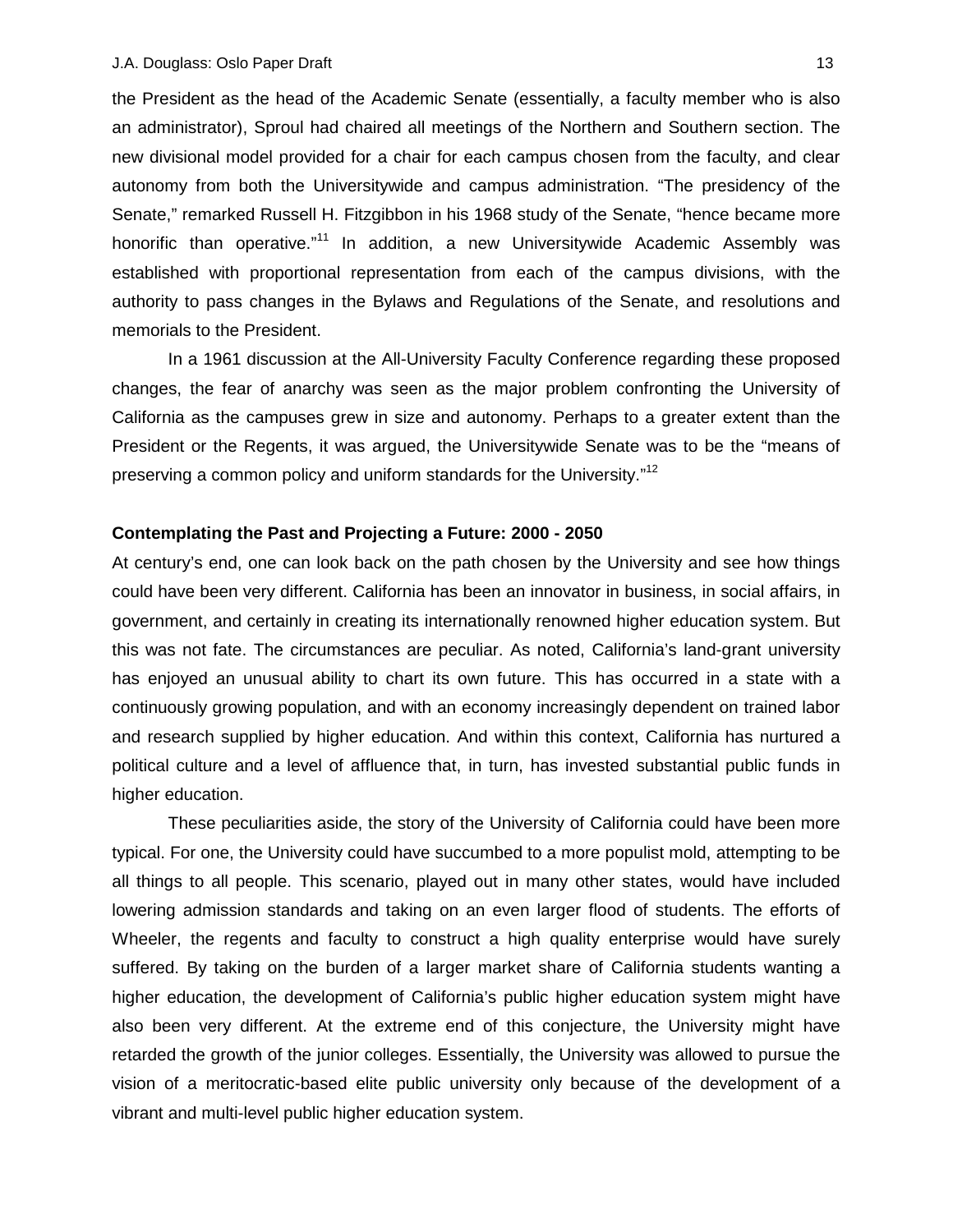Another alternative path was the very real possibility of the establishment of a rival public university in Los Angeles. At a critical juncture, the University could have rejected the pleas of the state's southern constituents and avoided or seriously delayed the transition to a multi-campus system. And from this failure could have come other developments, including the specter of multiple entrepreneurial efforts to create new state-funded research institutions. There are many instances where political influences from Sacramento and local communities have led to poor decisions within the University. In this case, the geo-political pressures exerted from Los Angeles forced the University into an innovative organizational model – a model that would prove its salvation.

Each of these alternative paths (opening admissions to a much wider pool of high school graduates, and failing to become a multi-campus system) could have led to a more common pattern of higher education governance found in other states. The proliferation of largely independent four-year colleges and universities resulted in a significant effort by other states to reorganize their collection of higher education institutions. In the post-World War II era, many states attempted to impose coherence on their public higher education systems by creating centralized governing boards – what have been termed "superboards." Forced marriages of often very different institutions became the norm as states struggled to manage the costs and programs of public colleges and universities.<sup>[13](#page-23-0)</sup>

In California, the idea of placing all four-year institutions (including the state colleges and the University of California) under a reconstituted board of regents was first proposed in 1932.<sup>14</sup> But this path was resisted, in large part because of the coherency of the tripartite structure that had emerged in the Progressive Era. University of California officials had other worries. Merging the state colleges and the University would have meant that a single board would govern essentially two rapidly growing institutions with different missions: one devoted, at that time, primarily to teacher training and liberal arts four-year degrees; the other focused on undergraduate education, advanced training, graduate education, research, and public service. The new board's vigilance in maintaining the distinct role of the University as the sole source of advanced graduate degrees and the primary purveyor of academic research would have waned, particularly in light of the growing interest of the state colleges to expand their mission. Perhaps most importantly, and reiterating a persistent theme, any such reorganization of the board of regents would require an amendment to the state constitution. The result would be an opportunity for University critics – and there have been many -- to curtail or eliminate the University of California's unusual level of autonomy.

Reorganization of California's public higher education system under a single board (including possibly the junior colleges) was one threat posed by lawmakers that resulted in the 1960 Master Plan for Higher Education. Another threat that led to the negotiation of this plan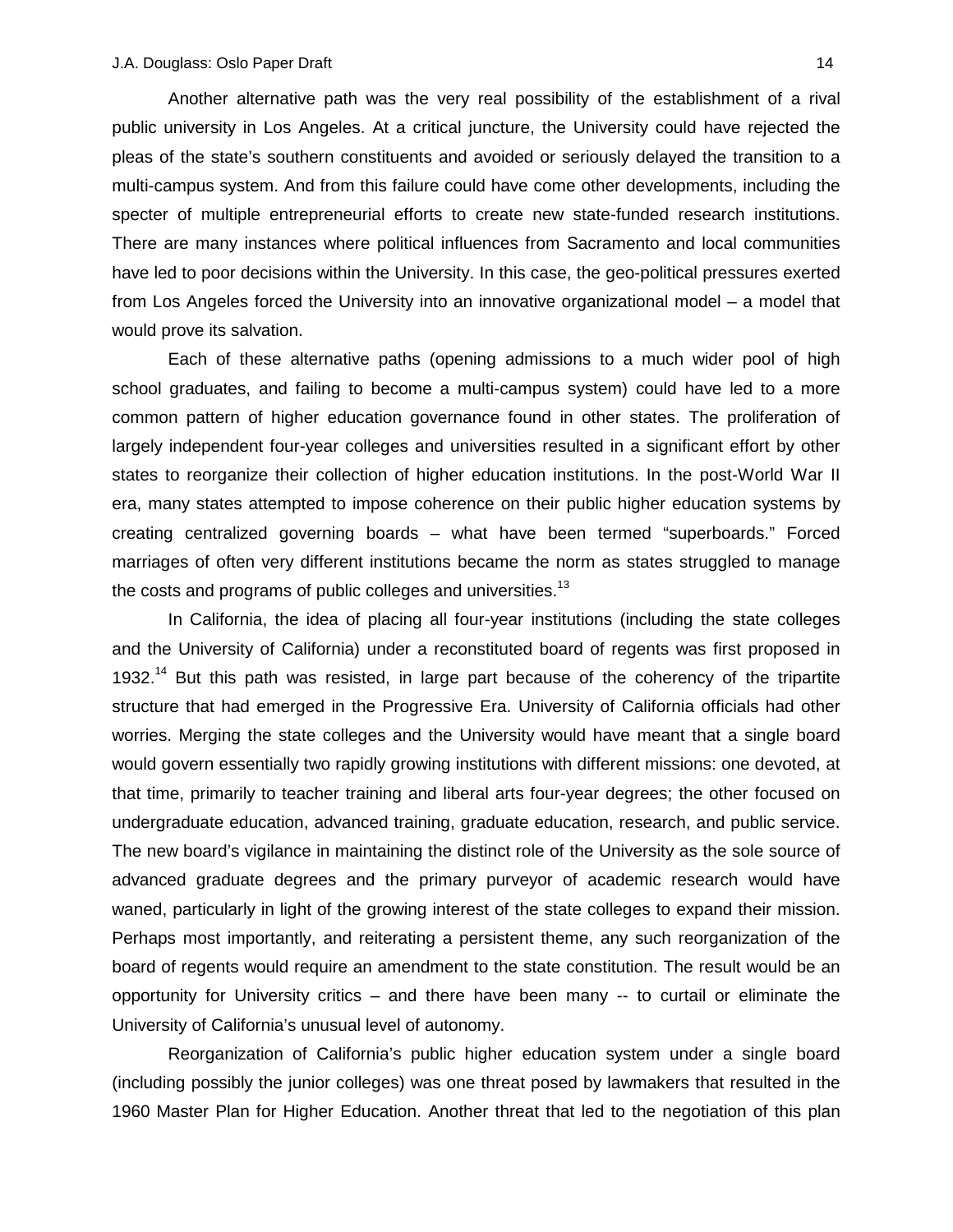was the proliferation of state college programs and campuses, and the expressed desire of many college presidents to develop graduate programs and a state-sanctioned role in research.

The importance of the 1960 master plan is not so much what it invented, but what it prevented: the very real possibility of a forced reorganization of California's burgeoning higher education system by lawmakers, and in its wake the possible redefinition of the University's mission and role. University faculty and officials had helped to conceptualize this system. The University then became a powerful conservative force against reorganization.

#### **The Scope of Future Enrollment Growth**

What challenges will the twenty-first century present to the University of California? The following is conjecture. One might assume, for the moment, that the organizational structure of a multi-campus system developed over the past one hundred years will be sustained, in some form, in the new millennium. There are market shifts on the horizon. Virtual universities (on-line programs with little need for the infrastructure of a major campus) are beginning to prove a significant source for meeting the expanding need and demand for a higher education – particularly in specific professional fields. Is this a "revolution" in higher education that will, as some have proclaimed, mean the end of the traditional university campus? Or will on-line courses simply be another additional method of providing education and training – more a complement to the existing and already diverse mix of institutions and services?

One thing is certain, higher education is a growth field, and for some a booming business. The value of advanced education beyond the high school has steadily grown over the last century. This trend will continue. Assume that the higher education world of tomorrow will include a diverse public and private mix – in other words, that the traditional university and college in its varying forms does not become obsolete; instead, it retains a role in this more diverse market as a provider of liberal arts education and graduate training. Add to this the significant projections of population increase in California, along with the continued expansion of high technology economic sectors, and you have the ingredients for huge enrollment growth demand in this state.

In addition, while the Internet and other communication technologies are becoming a tremendous tool for learning and research, one might argue that the value of human contact in education and mentoring will actually increase. At the undergraduate level, there is also the process of socialization for teenagers making the transition to adulthood and work. For many, the desire to transition from the high school and the home to a collegiate environment will remain strong. Research universities provide a unique and extremely valuable community of students and scholars that cannot be underestimated. The Internet and distant learning techniques provide another tool to complement this community, not to replace it.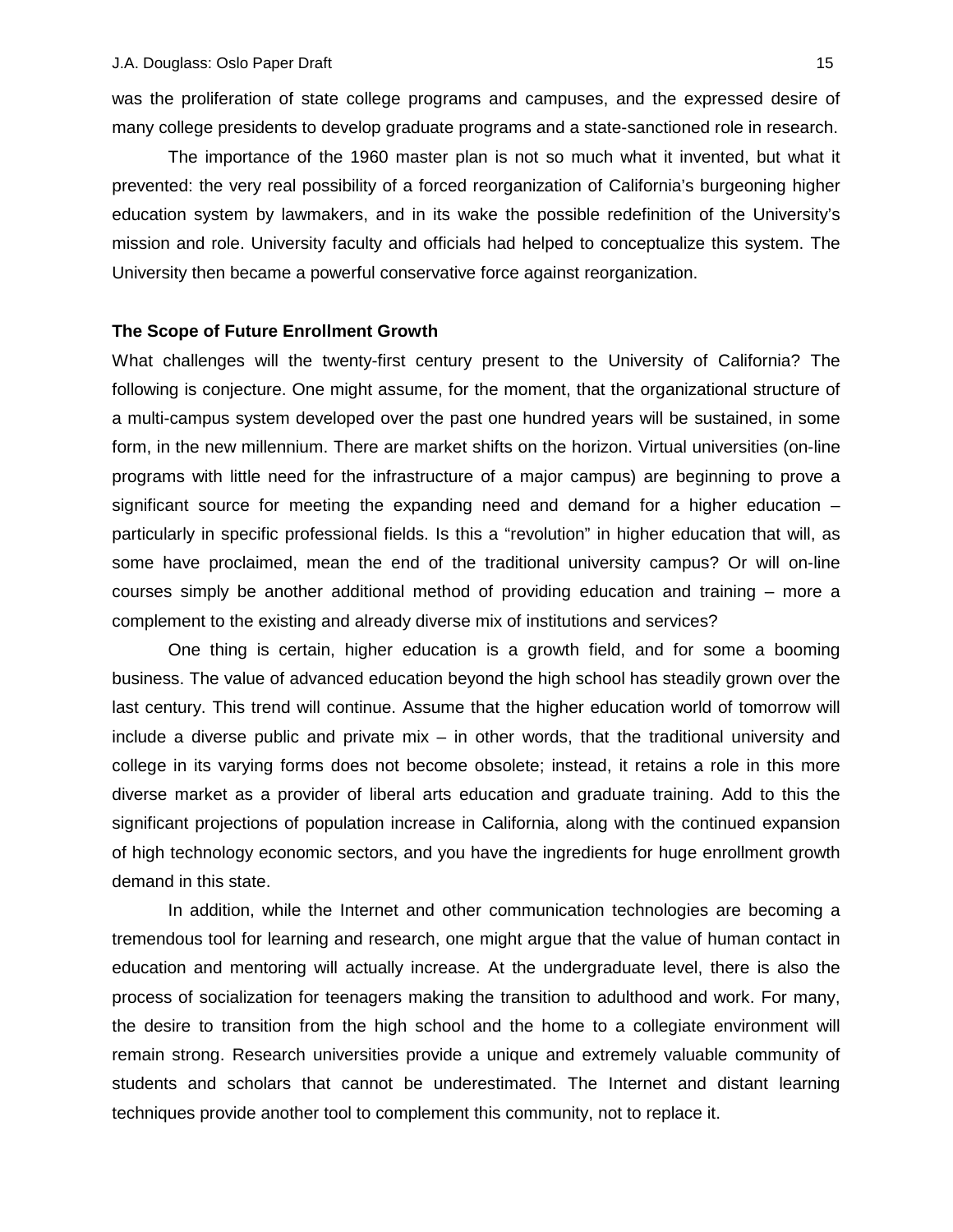Using this set of assumptions, the following three charts provide a longitudinal picture of the University of California, past and future. The first offers the historical record of the twentieth century's enrollment increases, the establishment of new general campuses (e.g., when liberal arts programs opened), and a glimpse of a possible future.

#### Chart 1. (See attachment for properly formatted chart)

The historical dips and valleys of enrollment are familiar enough. Both World War I and II led to declines in enrollment. The GI Bill and the return of veterans to California created a huge bulge in enrollment demand that the University valiantly met, followed by a return to normalcy and then an unremitting and exponential increase in enrollment. Two general observations: when Wheeler arrived in California, the University faced a perplexing task of increasing enrollment. Since then, the University has grown in total enrollment on a scale no one imagined in Wheeler's time. The University was, in fact, slow in creating new campuses, reluctantly absorbing Santa Barbara State College in 1944 to create the third general campus. As in the case of UCLA, establishing the Santa Barbara campus came after intense political pressure. From this episode emerged a more aggressive agenda to create new campuses.

The frenzy of new campus development largely planned in the late 1950s provided a new geographic distribution of the University of California's academic programs. The building programs of the 1950s and 1960s created an infrastructure capable of expanding enrollment without new campus construction in the 1970s and 1980s. This pattern was replicated in what is today the California State University system. Almost as quickly as it arose as a means to both expand enrollment and bolster regional economies, new campus construction ended with the completion of UC Irvine, UC Santa Cruz and CSU Bakersfield – all opened in the mid-1960s. A decided political shift by the late 1960s, fluctuations in California's economy, and tax revolts, all contributed to a general lack of state investment in public institutions and public works.

It is only recently that new campus construction is once again entering the thoughts and lexicon of Californians. A revitalized economy helps to explain this shift. But perhaps more important is the anticipation and reawakening to the phenomenon of a continued rise in enrollment demand. Existing campuses are nearing their total enrollment capacity. In anticipation of this potential mismatch of demand with capacity, in the late 1980s, President David Gardner initiated a planning process that asked each existing University of California campus to determine its enrollment capacity and building plans.

Forecasting the future is a murky undertaking. Planning assumptions can change rapidly. A trend worth noting: when comparing past projections and the historical record, projections, thus far, have tended to underestimate enrollment growth. Chart 1 provides what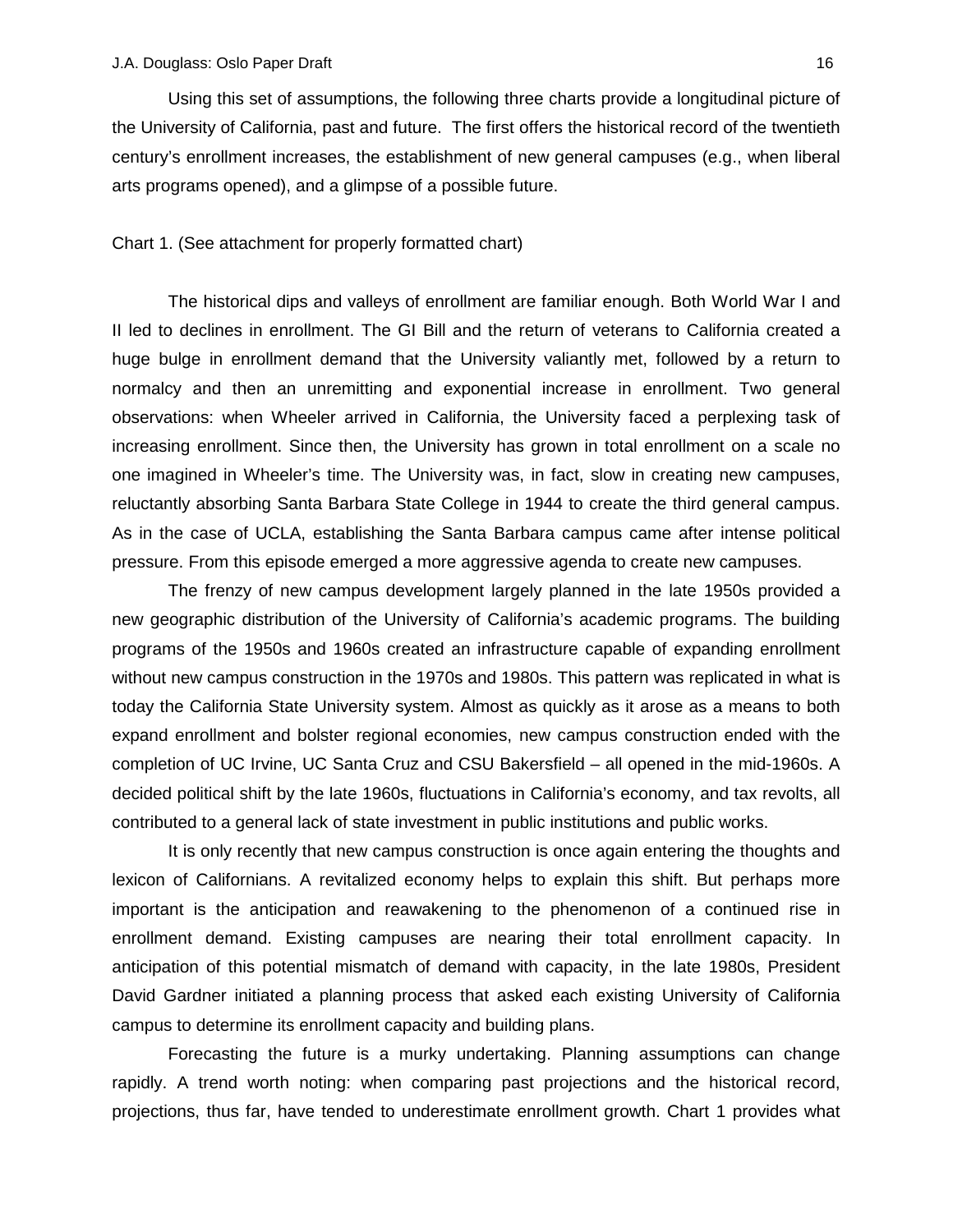could be a conservative projection of increasing enrollment demand and are my own invention – with the use of some official numbers up to 2015. It is based on an estimate of enrollment growth of initially 3 percent at the undergraduate level, and then shifting to a lower projection of 2.2 percent after 2010, and then to 1.2 percent beginning in 2016. These estimates reflect planning figures generated by the California State Department of Education and the University of California Office of the President. Such projections become more difficult in the years past 2015 when one must then guess the number of new school age children that might be the pipeline.<sup>15</sup> A drop to 1.2 percent is closer to the historical average and so is used here – in essence, an attempt to moderate what is already an ominous projection. Also projected is a .9 percent increase at the graduate level over the next ten years, and then going up to 1 percent. This is an estimate partly based on University of California planning up to 2010. It also reflects a sense that graduate training will increase in importance in the coming decades.

There are a number of additional assumptions that bear mentioning. One, California will continue to grow in population at a pace similar to the post-World War II era. Two, the University of California will maintain a similar market share of enrollment demand, and will continue to meet it obligation to serve the top 12.5 percent of California high school graduates. Retaining this market share will also be critical for expanding access to disadvantaged groups, and, in the near term, Latino and African-American students. And three, and perhaps most importantly, is the assumption that state and other resources will adequately fund enrollment growth within the University.

Will other sources of education and training, such as for-profit virtual universities and new private colleges, reduce this projected market demand? Will California's one hundred and fifty-year trend of population growth continue through the next millennium? Such variables may prove these projections too high. Yet there is an equal if not greater chance that they underestimate total demand. The one percent growth rate in graduate education in the years past 2010, for instance, may be a very low projection in light of the overall shift toward an economy increasingly dependent on professionals and a highly educated workforce. Demand for a higher education will continue to expand at both the undergraduate and graduate levels, and the University of California provides a known and, thus far, affordable and highly desirable brand name. Even if there is a drop in California's astonishing rate of population growth, this suggests an increasing participation rate among the state's citizens, and continued out-of-state and international interest in attending a University of California campus – whether in physical presence at a campus or in some off-campus virtual mode.

The variables in any such projection are substantial. The intent of this discussion is to provide a general scope of the challenges that lie ahead. Recognizing some of the caveats for such an enrollment projection, Chart 1 also provides an optimistic estimate of 2013-15 when the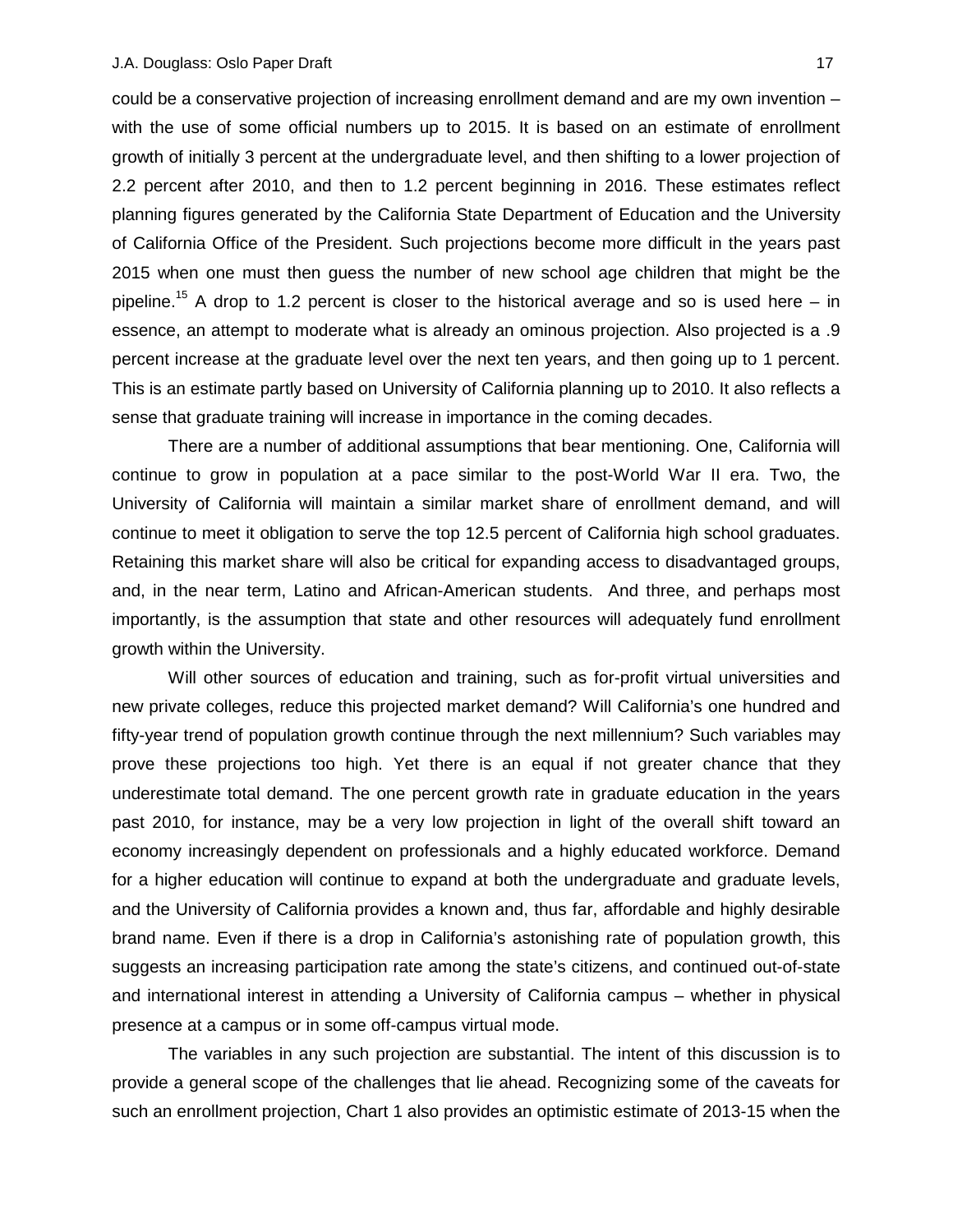University will reach a mismatch between enrollment demand and enrollment capacity – and including official University projections of UC Merced growing at a difficult pace of 800 students a year.<sup>16</sup> In coming to this estimate, an allowance has been made for the development of alternative methods for increasing capacity. For one, it can be assumed that a proportion of this demand will be absorbed in on-line courses where a student might not need to use the facilities of a campus for, say, a semester or more. A more likely scenario: instructional technologies will supplement on-campus teaching programs, and thus result in only a modest dent in increasing total enrollment capacity.

Also, the expansion of summer sessions will also increase capacity – although such an expansion of the University's teaching program into a "year-round operation" may also displace other important activities, including research, outreach, and conference programs operated in the summer. Other options are under consideration within the University, including increasing students enrollment in off-campus programs such as education abroad and off-campus centers; increasing the instructional day or week; improving time-to-degree rates (thereby moving students more quickly through their degree programs and providing room for additional students); and expanding the physical capacity of existing campuses.

For the purposes of more conjecture, perhaps 15 percent of all student enrollment (and not simply the additional number of students that will come to the University system) could be absorbed under these "alternative" modes. This is probably a generous estimate, equating to approximately 35,000 students in 2010 – a number that equals the combined current enrollment of UC San Diego and UC Santa Barbara. Even with such efficiencies and advents, the disparity between enrollment demand versus capacity, as noted, would first hit the University around 2013-14. By 2015, enrollment demand would be at 258,000 students and at capacity (with alternative modes accounted for) at 252,000 – a disparity of 6,000. If "alternative" modes of increasing capacity equated to only 10 percent of all enrollment, then the disjuncture would be much larger: a total of 19,000 students could not be accommodated. However, for this risky excursion into the future we will keep with the more optimistic 15 percent.

 Again, based on these enrollment projections, over a twenty-five year period (2000 to 2025) the University would grow by a staggering 108,000 students, or approximately 4,300 a year. To say the least, this is a pace that would strain the operation and budget of any university system. Only during a brief period in the mid-1960s was there a higher rate of growth: nearly an additional 6,000 students a year over a seven year period enrolled at the University. In that era, three new campuses helped to take some 28 percent of this increase. By 2025, the disparity between enrollment demand and capacity would be 22,000 students. And even further out, the University of California would face a total enrollment demand of 387,000 students by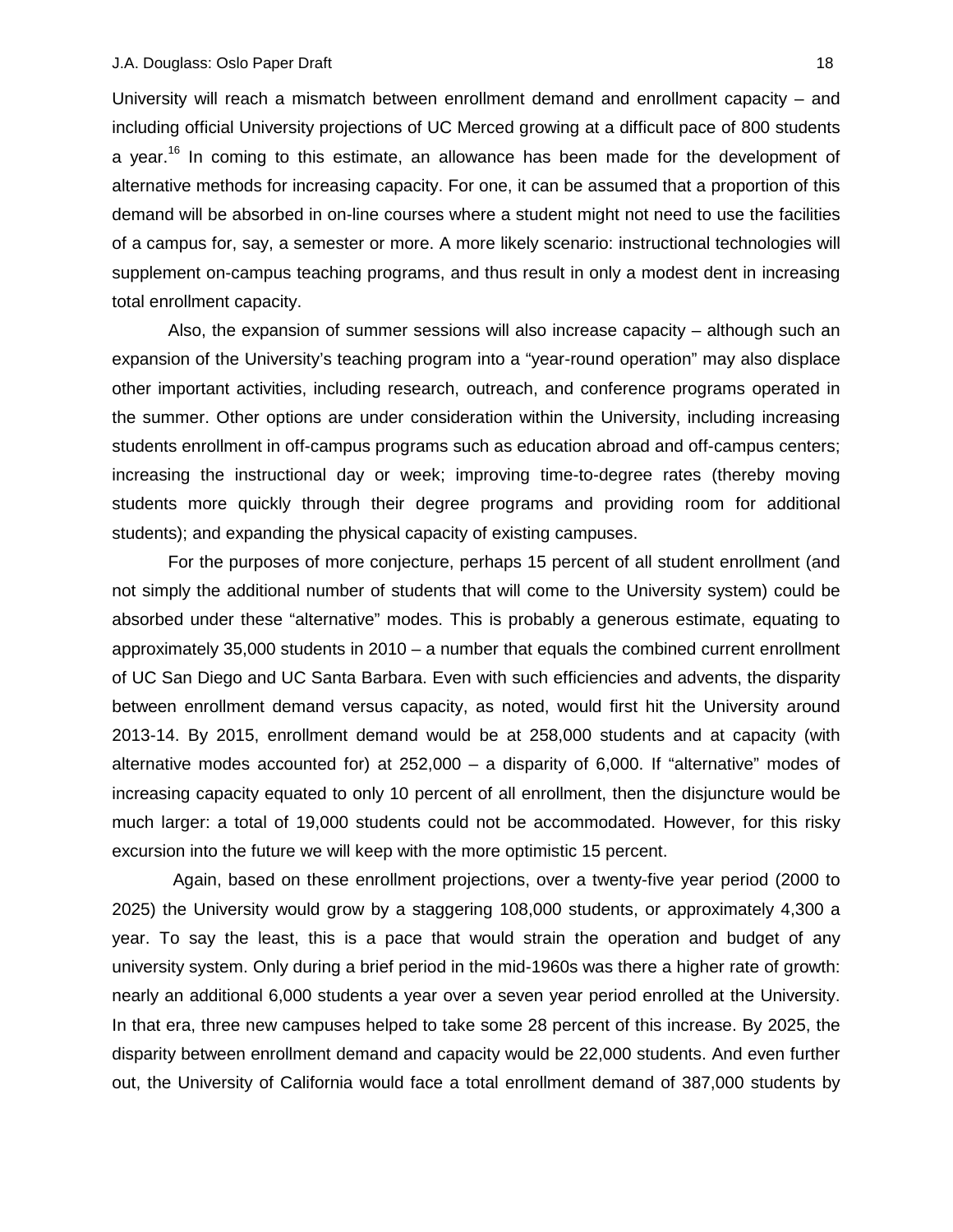2050. If we assume that by then some 25 percent of all enrollment could be accommodated in alternative modes, the disparity would reach 85,000 students.

In the late 1980s, the University of California Office of the President estimated a need for three new campuses by the early portion of the twenty-first century – one in the 1990s, and another in the decade following, and yet another by 2020.<sup>17</sup> Enrollment projections offered one reason for new campus development; another intent was to create a large enough infrastructure to avoid huge yearly increases in enrollment for a new campus. The recession of the early 1990s ended any such vision. Concerned with California's economic decline and significant constraints on state and local government to expand its revenue flow, a number of critics of higher education professed a need to limit the development of new campuses, particularly research university campuses. Limited state funds, the argument goes, should be focused on those institutions that will yield the greatest number of undergraduates and the least cost – primarily the community colleges. In this view, all undergraduate education is alike; campuses are factories for delivering essentially one product, and one should invest in the most prolific producer.

In light of the historic and dynamic contribution of the University of California to the economy, and continued and rising public demand for access, such an approach appears parochial – a bureaucratic and myopic vision of what colleges and university are for. It is a curious twist of fate that the twentieth century ended with such a limited sense of the horizon. And this has come in the midst of great affluence, major socio-economic challenges, and the growing value of a college education and university-based research.

## **Organizational Challenges Ahead**

If the enrollment projections provided for the fifty-year period ahead are reasonably accurate, the University of California should be actively planning for at least two to three new campuses, beyond UC Merced. It takes tremendous political acumen and foresight to choose the appropriate site for a new campus; it then takes almost gargantuan organizational skills and time, and substantial resources, to develop a viable and high quality campus. To reiterate, a campus, whether new or old, only has limited capacity to grow each year – a process that requires hiring faculty, staff, and an infrastructure of support services and facilities. Add to this the relatively new adoption of environmental regulations and community concerns over local population increases, and you have another important constraint on expanding the enrollment of a campus.

Using the projected enrollment figures developed for this essay, one can create a model that estimates the number of faculty the University may require. Student to faculty ratios have long been the standard for generating state funds, and a simple ratio projection provides one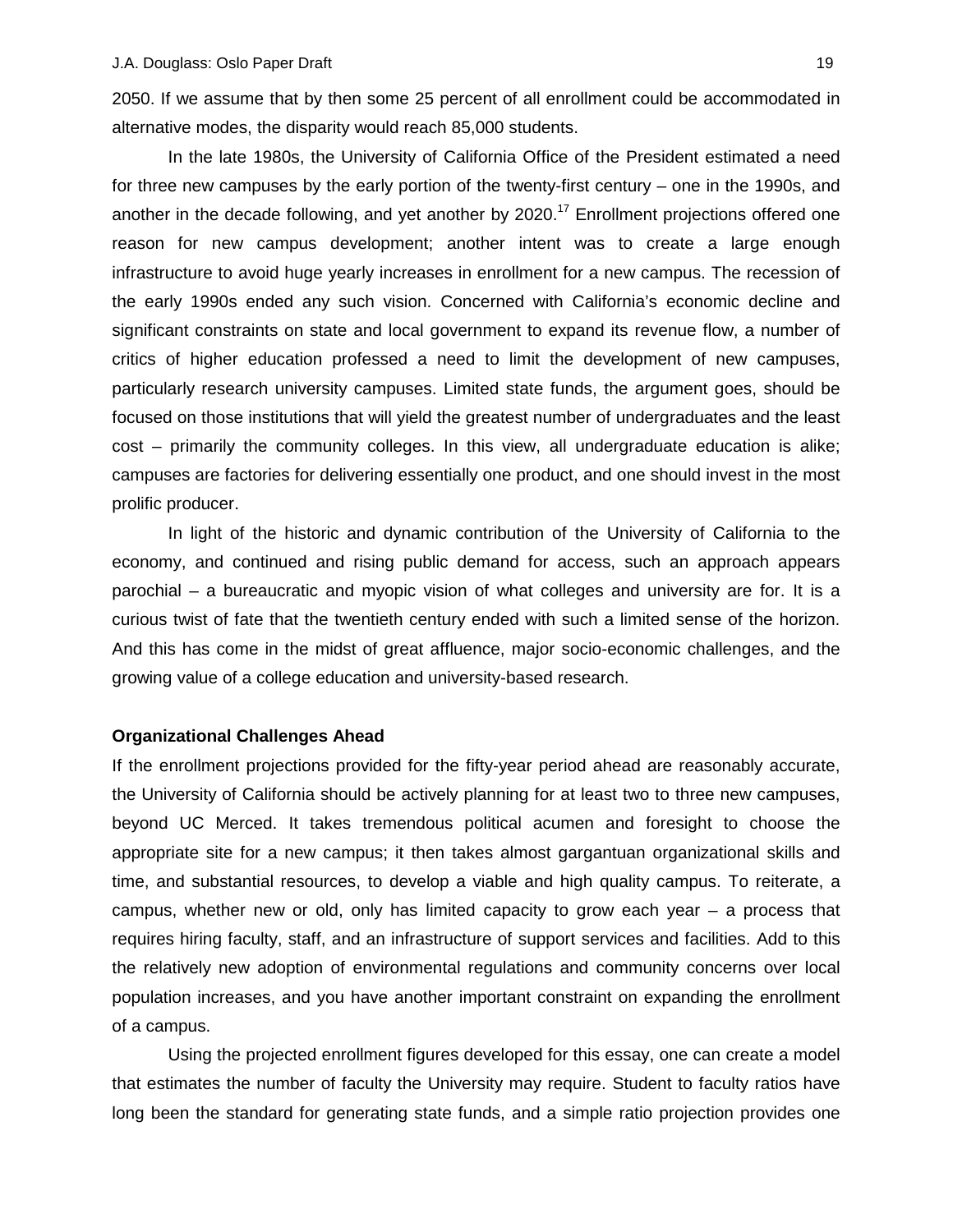method to arrive at an estimate. Historical data provides a glimpse of how this ratio has changed over the past century.<sup>18</sup> During the Progressive Era, the University grew in enrollment and in faculty, but the slow pace of new faculty hires drove the ratio up. The subsequent fluctuations, as Chart 2 outlines, relate to economic shifts (recessions and depression and the rate of state financial support) and surges in enrollment (wars and returning veterans). Perhaps most interesting is the evidence of stability in this ratio after the 1960 master plan. As noted previously, lawmakers and the higher education community developed agreements that fostered ordered enrollment and program growth – this in the midst of yet another wave of student enrollment demand throughout the tripartite higher education system.

Good economic times have tended to provide a resurrection of budget support. Bad economic performance and the subsequent loss of tax revenues have almost always led to increases in the student-to-faculty ratio. Recognizing that recessions do happen, and that this phenomenon is likely to be repeated, the projection shown in Chart 2 (based on the previous enrollment estimates), includes a simulation of two possible recessions. Also included is a projection that student-to-faculty ratios will likely move upward for two general reasons. One, the adoption of instructional technologies will enable faculty to increase their teaching workload at the margin (a big assumption). And two, the promise of such a change (both real and imagined) will result in pressure by state government to reduce, at the margin, its per student contribution to the University's budget.

Chart 2. (See attachment for properly formatted chart)

One probable scenario is that each time there is a recession, state funding per student will decline. Economic recovery follows, funding is restored, but not at the previous level on a per student (and, ultimately, per faculty) basis. Other sources could stabilize the funding base for faculty positions: for example, fees and tuition, endowment funds and patent income. But for this exercise, let us presume not.

The challenge of expanding access in the first half of the new century will include, according to this analysis, accommodating not only 183,000 additional undergraduates and nearly 26,000 graduate students, but also a net increase of over 8,000 faculty. Again, this is an attempt at a conservative projection. It assumes an increase in the student to ladder faculty (tenure and tenure tracked) ratio from approximately 21.4 today to 24.7 by 2050. Will faculty become primarily the purveyors of packaged Internet courses? This might imply that the University will need fewer faculty, fewer campuses, and less human interaction between scholars and students.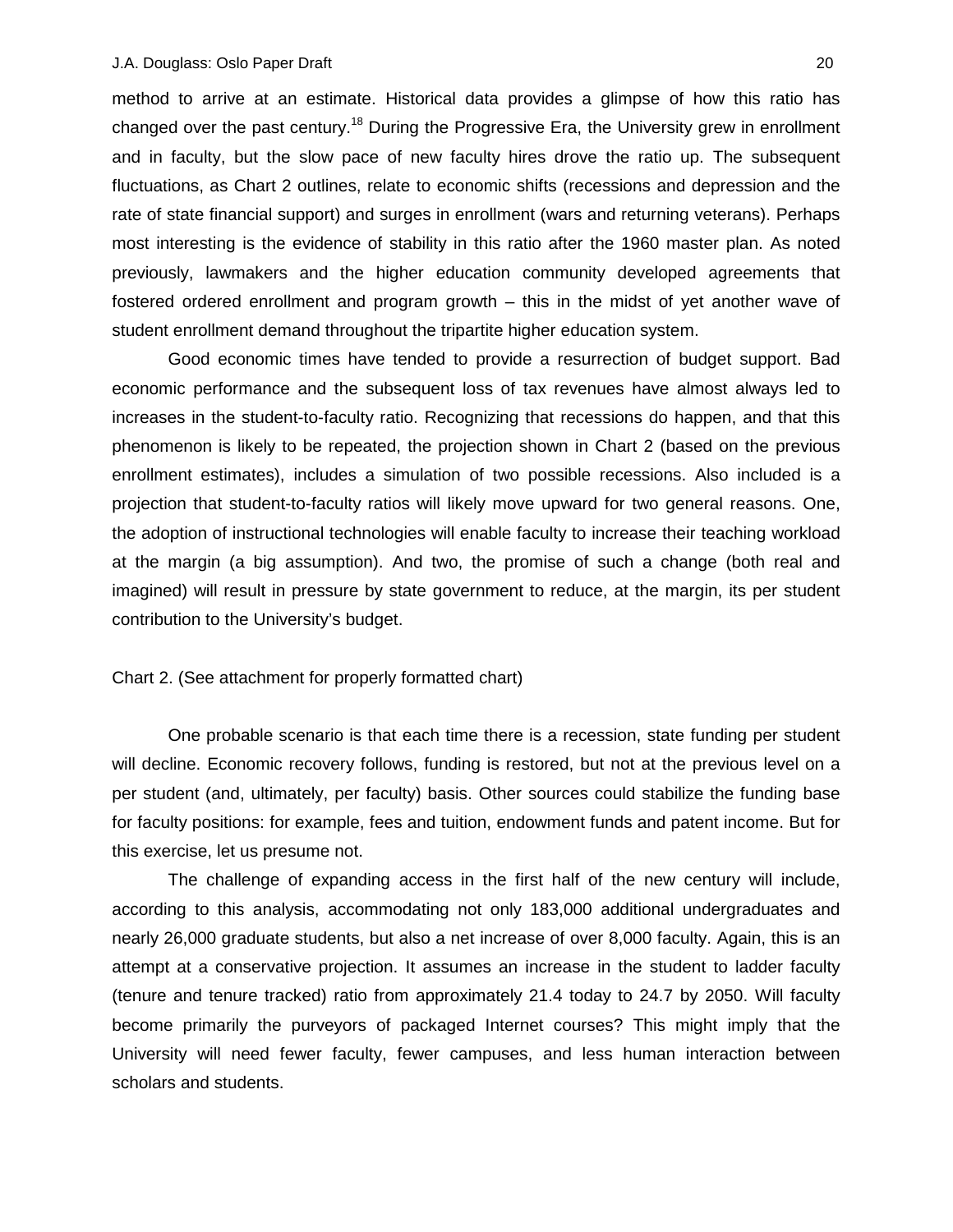A version of this story has been included in the projections shown in Chart 3. Table II outlines these and other planning assumption used to paint this picture of the University's future. Under this scenario, faculty hires in the coming half-century would not keeping pace with the totals from 1950 to 2000. Again recognizing the numerous and substantial problems of making such an estimate, the purpose is simply to gauge the huge task that lies ahead. If student-to-faculty ratios were to remain stable, the needed increase of faculty would be 14,000 by 2050 – slightly less than the new faculty hires during the 1950 to 2000 era.

### Chart 3. (See attachment for properly formatted chart)

Beyond these numbers are more and extremely important issues for the University. These include, but are not limited to, the racial and socio-economic mix of students, the role of instructional technologies in expanding access, and the changing nature of the professoriate.

For all the visions of a new world of "delivering" higher education more "efficiently," one can also see a future that includes a healthy increase in traditional campuses. The building of active (versus virtual) new communities of scholars and students is, for many, an environment critical for a liberal education, and for promoting scholarly research. One must also recognize the historical relationship of University of California campuses with geographic regions and the politics of creating new campuses. Historically, those areas with a University of California campus have higher UC participation rates by local high school graduates than those without a UC campus. That correlation, it appears, will remain salient. But local communities want the University's physical presence not only to increase local college attendance, but also to reap substantial economic benefits, including the prospect of attracting high technology industries, creating high quality labor pools, and, not least, gaining a substantial employer.

Expanding the number of campuses within the University of California system, as well as the California State University system, is, it has been argued, an issue of equity. Particularly in growing population centers of the state, to be without a traditional university campus is a significant disadvantage. And indeed, the very concept of the tripartite system was to spread higher education access to all major population areas of the state. These types of regional economic and quality of life issues will undoubtedly continue to drive policymaking.

## **Table II. A Set of Planning Assumptions for UC**

#### A. Enrollment

|                   | Increase      | Increase      | Increase        |
|-------------------|---------------|---------------|-----------------|
|                   | $2000 - 2010$ | $2010 - 2015$ | 2016-2050       |
| Undergraduates    | $3.0\%$       | $2.2\%$       | $^{\prime}$ .2% |
| Graduate Students | 0.9%          | 1.0%          | $.0\%$          |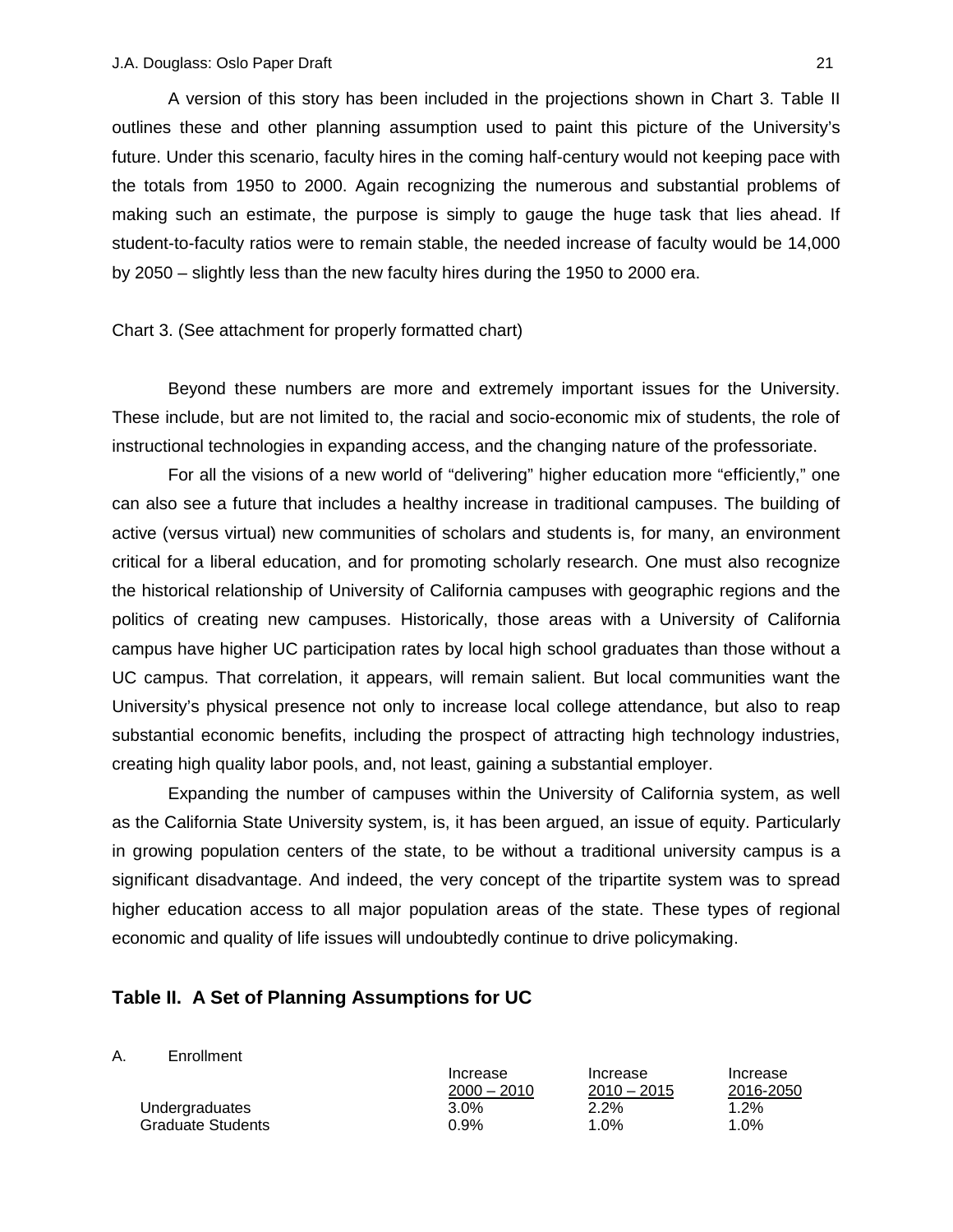#### J.A. Douglass: Oslo Paper Draft 22

| В. | Alternative Enrollment Modes (On-line/Summer/Other) |         |            |         |
|----|-----------------------------------------------------|---------|------------|---------|
|    |                                                     | By 2010 | By 2025    | By 2050 |
|    | % of Total Est. Enrollment                          | 15.0%   | <b>20%</b> | 25%     |
|    | <b>Total Alternative Enrollment</b>                 | 35,000  | 58,000     | 97,000  |
|    | C. Faculty Ratios (headcount)                       |         |            |         |
|    |                                                     | By 2010 | By 2025    | By 2050 |
|    | Students/Ladder Ranked                              | 214     | 22.2       | 24.7    |
|    | Students/All-Faculty                                | 14.9    | 15.3       | 16.4    |

## **Another Century**

No state in the union has experienced California's rate of population growth and economic expansion. One might suppose that some Malthusian limit will arrive and, to paint a positive picture, result in both a relative stable population and a productive high tech economy. Yet the historical record suggests the largest expansion is yet to come. With it will come significant implications not only for higher education, but also for the state's over-congested infrastructure and already taxed natural and built environment.

If the patterns of the next fifty years are to hold true for the entire century, the University could grow from a system with nearly 180,000 to students, to a mega-university with more than  $600,000$ <sup>19</sup> By the year 2100, let us say that the University could accommodate some 30 percent of all students in virtual and off-campus alternative modes. That would equate to 188,000 students – the total size of today's University. Beyond the new campus planned for Merced, the University of California would then need to plan for at least seven to eight additional campuses (assuming a general limit of 25,000 students for each new campus) in this new century. As noted, at least two of these are needed in the very near term. In the century just ended, seven campuses were established.

Such projections are easily discredited. Thinking about the projections over the next ten years is enough food for thought. Contemporary University officials and lawmakers, like Wheeler and his compatriots in his era, are busily scanning California's horizon and searching for possible answers. The University of California has had a remarkable level of ability to shape its future and, in turn, carve a unique and valuable role in society. The University entered the twentieth century having attained the status of a public trust and with an initial organizational structure that gave the faculty a significant role in university management. From this base, the University leaders undertook the daunting task of creating a multi-campus institution that is an internationally acclaimed model. Why has the University of California been so successful? One can point to good management decisions and the tremendous support of Californians and lawmakers. Yet another important factor is the timing of decisions and the early and pioneering development of a larger system of public higher education in California. The result: the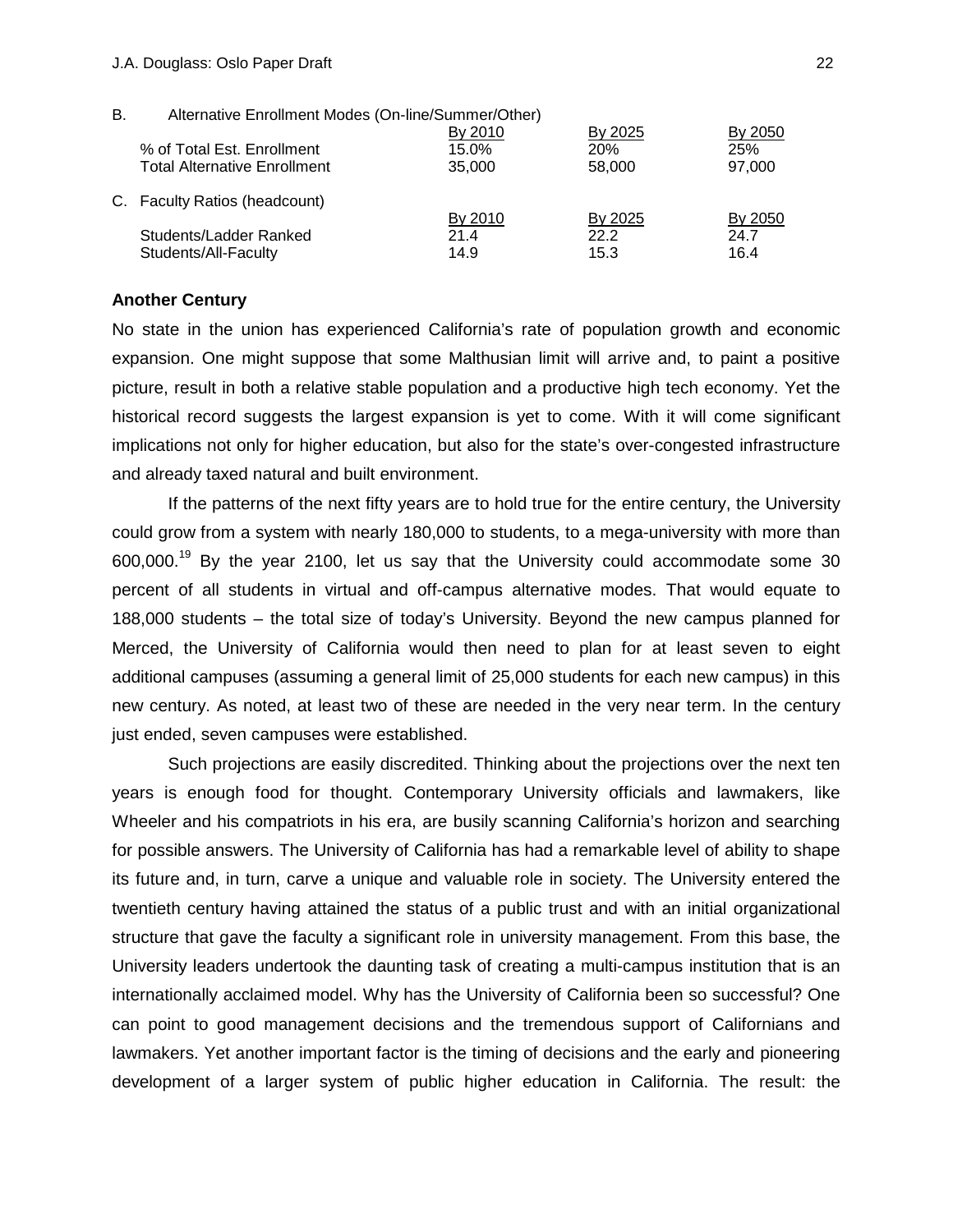University struggled with the process of becoming a multi-campus institution for most of this past century, and well before anyone else.

Can the contemporary organization of the University of California be sustained in future years? Or will the changing nature of higher education, budget constraints, possible revolutions in governance and a multitude of other variables force a radical departure? The academic community should reflect on its history, and more actively discuss the current and projected world. Equally important, policymakers and Californians need to do the same, and think more analytically about the value of investing in long-term solutions. Californians might then return to the most positive aspects of their political heritage and, in some more aggressive form, embrace the future. This essay has provided a glimpse into two possible paths that confronted the University of California in the century past. What will be the tale of the new millennium?

 $\frac{4}{5}$  *Ibid.*, 24.

<sup>5</sup> Cited in Clark Kerr, "Remarks by President Kerr: Ninety-Second Charter Day Ceremonies," University of California, Berkeley, March 21, 1960, University of California Archives – Bancroft Library (henceforth UCA).

6 Sources: *The Centennial Record of the University of California* (Berkeley: University of California Printing Department, 1967); University of California Office of the President, *University of California Annual Financial Report 1997-98*; University of California Office of the President,

See John Aubrey Douglass, The California Idea and American Higher Education: 1850 to the *1960 Master Plan* (Palo Alto, CA: Stanford University Press, 2000), pp. 81-113.<br>*<sup>8</sup> <i>Ibid.*, pp. 46-80.

John Aubrey Douglass, "A Brief on the Historical Development of the UC Academic Senate and the Universitywide Administration," UC Universitywide Academic Senate, August 18 1997.

Report of the Study Committee No. 1., "The Two Structures: Faculty Self-Government and Administrative Organization," chaired by Ewald T. Grether, and presented at the Eighth All-University Faculty Conference, April/May, 1953.

<sup>11</sup> Russell H. Fitzgibbon, *The Academic Senate of the University of California* (Berkeley: Office of the President, University of California, 1968) 53.

 $\frac{12}{13}$  *Ibid.* 

<sup>13</sup> Hugh Graham, "Structure and Governance in American Higher Education: Historical and<br>Comparative Analysis in State Policy," Journal of Policy History 1:1 (1989), 80-107.

<sup>14</sup> The Carnegie Foundation for the Advancement of Teaching, State Higher Education in California (Sacramento: State Printing Office, 1932.

See University of California Regents, "Providing Access to the University of California – A Progress Report on Long-Range Enrollment Planning," Committee on Educational Policy, Item 303, February 10, 1999; Planning and Analysis, Office of the University of California

 $\overline{a}$ 1 Quoted in "Warren Joins Others in Urging Greater Understanding of UC, Academic Freedom," University Bulletin, Vol. 15, No. 36, May 8, 1967.

<sup>2</sup> Biennial Report of the President of the University – 1898-1900 (Berkeley: The University Press, 1900), 7; Virtually every major administrative position -- a total of forty in 1909 -- were faculty with appointments in one or more academic departments, including the deans of the various colleges, a new dean of the graduate school, a dean of the lower division, a dean of academic faculties. Further, the Recorder of the Faculty (later called the Registrar) was a faculty member and reported to four different Academic Senate committees that set admissions standards, selected students, and accredited California's high schools and junior college programs.

 $\frac{3}{4}$  *Ibid.*, 8.